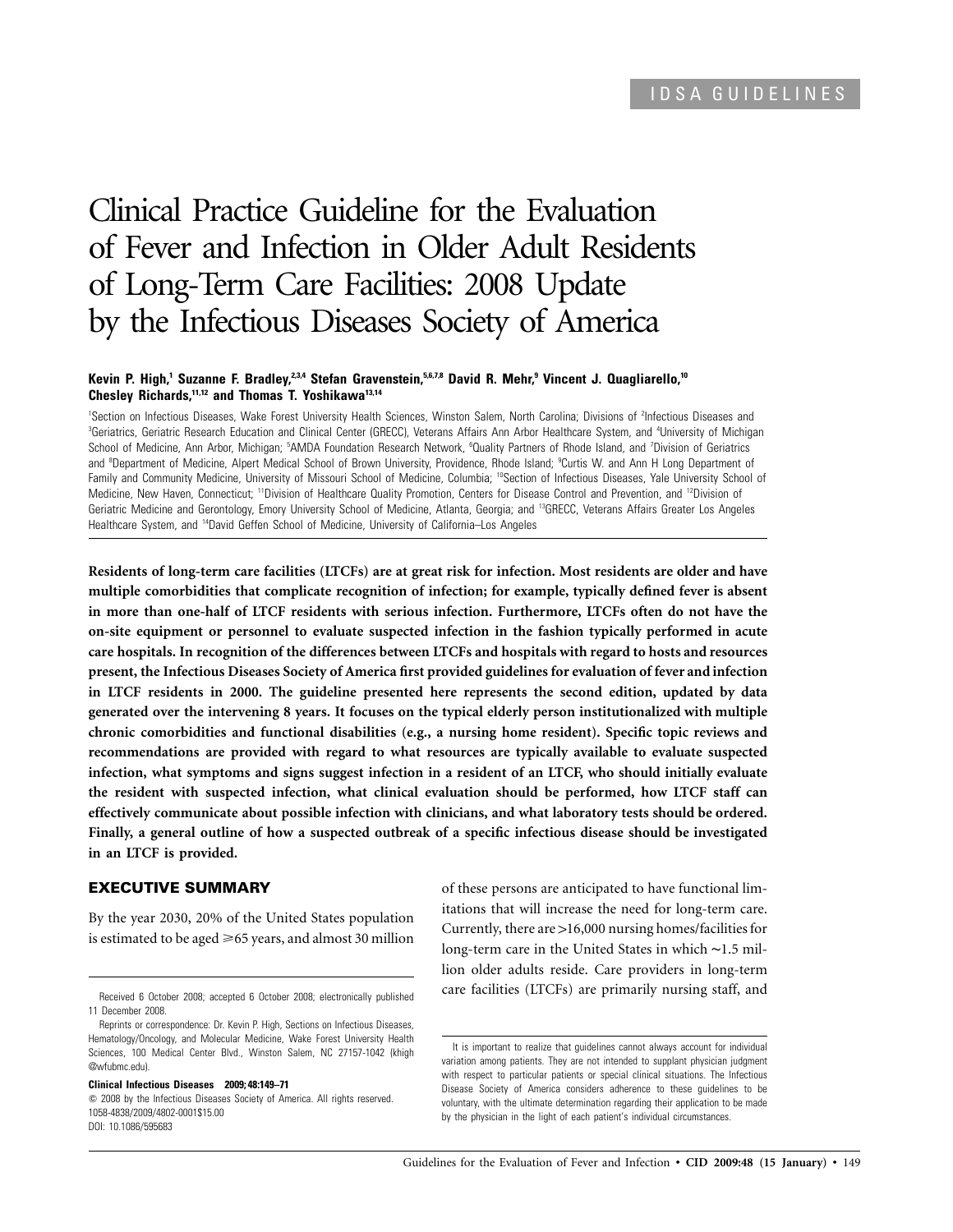most contract with group practices or use private physicians from the local community for clinical services. Select specialty services and diagnostic tests are most often provided through contracts with outside providers (e.g., dental care, podiatry, and imaging). Other more-complex or technical services require the resident be transferred to an acute care facility.

Urinary tract infection (UTI), pneumonia, soft-tissue infection, gastroenteritis, and prosthetic device–associated infections are well-recognized problems among elderly LTCF residents and are very common. For example, UTI occurs at an incidence of 0.1–2.4 cases per 1000 resident-days, and pneumonia develops among elderly nursing home residents at a rate of 1 episode per 1000 days of care, which is 10-fold greater than the rate of pneumonia among elderly persons who reside in the community. The common use of antibiotic therapy in LTCF residents for illness that is caused (or suspected to have been caused) by infection contributes to the high rates of antibioticresistant pathogens (e.g., methicillin-resistant *Staphylococcus aureus* and vancomycin-resistant *Enterococcus* species) and antibiotic-related complications, such as *Clostridium difficile* colitis, in this setting.

The multifaceted nature of the evaluation of patients in LTCFs has led to participation, review, and support of these recommendations by the following organizations: Society for Healthcare Epidemiology of America and the American Geriatrics Society.

Additional and new information provided in this report since its first publication in 2000 include the importance of functional assessment as part of the infectious disease evaluation in an older adult; proper method of collecting urine samples from individuals with a long-term indwelling bladder catheter for purposes of microbiological evaluation, as well as use of the dipstick method for diagnosis of a UTI; use of pulse oximetry for pneumonia diagnosis in nursing home residents; diagnostic aspects of legionellosis respiratory infection; diagnostic information on respiratory syncytial virus infection in this setting; diagnosis of conjunctivitis and fungal skin infections in LTCF residents; and expansion of the section on gastrointestinal (GI) infections, including those due to norovirus, protozoas, *C. difficile,* and intraabdominal abscesses. These guidelines are specifically intended to apply to older adult residents of LTCFs. The potential heterogeneity of conditions present in LTCF residents (e.g., persons with spinal cord injuries or acute brain injury and young adults with rehabilitation needs) suggests that the recommendations described herein may not apply to all LTCF residents or to all such facilities, and thus, the recommendations are intended to assist with the management of the majority of LTCF residents (i.e., older adults with multiple comorbidities and functional disabilities).

# **Resources**

Most LTCFs have limited diagnostic equipment on site and are staffed by nursing personnel (primarily certified nurse assistants [CNAs]). Specific data are available to make recommendations for personnel, but no data are available to guide minimal requirements for diagnostic equipment.

1. LTCFs should employ sufficient staff to adequately care for all residents (B-III).

# **Symptoms and Signs of Suspected Infection**

Typical symptoms and signs of infection are frequently absent in LTCF residents, and as one ages and becomes more frail, basal body temperature decreases, making it less likely that one will achieve classic definitions of fever. Infection should be suspected in residents with any of the following characteristics:

2. Infection should be suspected in LTCF residents with:

A. Decline in functional status, defined as new or increasing confusion, incontinence, falling, deteriorating mobility, reduced food intake, or failure to cooperate with staff (B-II).

B. Fever, defined as: (1) A single oral temperature  $>100^{\circ}F$  $(>37.8^{\circ}C)$ ; or (2) repeated oral temperatures  $>99^{\circ}F$  ( $>37.2^{\circ}C$ ) or rectal temperatures  $>99.5^{\circ}F$  ( $>37.5^{\circ}C$ ); or (3) an increase in temperature of  $>2^{\circ}F$  ( $>1.1^{\circ}C$ ) over the baseline temperature  $(B-III).$ 

#### **Evaluation of the Resident**

CNAs are almost always the first to recognize a symptom or sign of infection in LTCF residents, but data suggest that they frequently misinterpret these clinical clues.

3. The initial clinical evaluation of infection should be a 3 tiered approach involving a CNA, the on-site nurse, and an advanced-practice nurse, physician assistant, or physician (B-III). 4. CNAs should measure vital signs (temperature, heart rate, blood pressure, and respiratory rate). Residents who are suspected of having an infection or who have fever, as defined previously, should be reported immediately to the on-site nurse (B-II).

# **Clinical Evaluation**

Few data are available to suggest which of the most helpful clinical evaluations should be performed in LTCF residents with suspected infection. However, on the basis of the most common sites of infection and the tenuous physiologic reserve for most residents of LTCFs, the following recommendations can be made:

5. Initial clinical evaluation should involve assessment of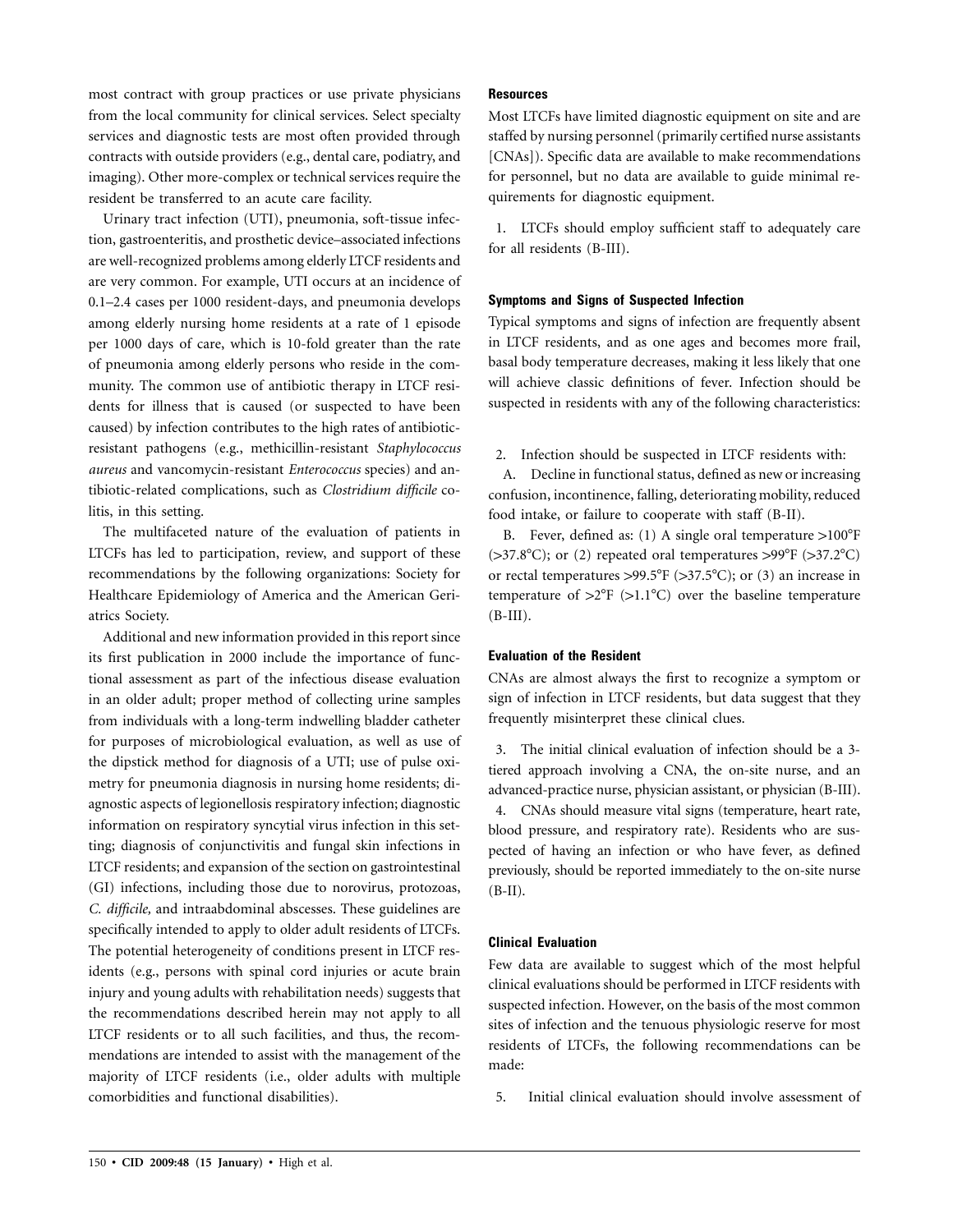respiratory rate, hydration status, mental status, oropharynx, conjunctiva, skin (including sacral, perineum, and perirectal areas), chest, heart, abdomen, and indwelling devices (if present) (B-III).

## **Communication**

Effective communication of a resident's status is perhaps intuitive, but some guiding principles can be stated.

6. Information should be relayed to the responsible advancepractice nurse, physician assistant, or physician for decisions regarding further evaluation (B-III).

7. The full extent of the clinical evaluation should be documented as part of the medical record. If specific diagnostic measures are consciously withheld, the reasons should be recorded (B-III).

# **Laboratory Tests**

A full summary of the evaluations for laboratory tests in specific situations is not possible, because they are too numerous to list. The reader is referred to the recommendations for specific syndromes (i.e., UTI, pneumonia, GI infection, and skin and soft-tissue infection [SSTI]). However, several overall guiding principles can be highlighted.

# **Initial Diagnostic Testing**

8. Advance directives for residents should be reviewed prior to any intervention; if not prohibited by such directives, initial diagnostic tests for suspected infection can be performed in the LTCF if resources are available and if studies can be done in a timely manner (B-III).

#### **Blood Cell Count**

9. A complete blood cell (CBC) count, including peripheral WBC and differential cell counts (preferably a manual differential to assess bands and other immature forms), should be performed for all LTCF residents who are suspected of having infection within 12–24 h of onset of symptoms (or sooner, if the resident is seriously ill), consistent with local standards of practice **(B-II)**.

10. The presence of an elevated WBC count (WBC count,  $\geq 14,000$  cells/mm<sup>3</sup>) or a left shift (percentage of band neutrophils or metamyelocytes, >6%; or total band neutrophil count,  $\geq$ 1500 cells/mm<sup>3</sup>) warrants a careful assessment for bacterial infection in any LTCF resident with suspected infection, with or without fever (B-II).

11. In the absence of fever, leukocytosis and/or left shift, or specific clinical manifestations of a focal infection, additional diagnostic tests may not be indicated, because of the low potential yield (C-III). Nonbacterial infections, however, cannot be excluded.

# **Urinalysis and Urine Culture**

12. Urinalysis and urine cultures should not be performed for asymptomatic residents (A-I).

13. In noncatheterized residents, the diagnostic laboratory evaluation of suspected UTI should be reserved for those with acute onset of UTI-associated symptoms and signs (e.g., fever, dysuria, gross hematuria, new or worsening urinary incontinence, and/or suspected bacteremia) (A-II).

14. In residents with long-term indwelling urethral catheters, evaluation is indicated if there is suspected urosepsis (i.e., fever, shaking chills, hypotension, or delirium), especially in the context of recent catheter obstruction or change (A-II).

15. Appropriately collected urine specimens include a midstream or clean-catch specimen obtained from elderly men who are cooperative and functionally capable; however, it is often necessary to use a freshly applied, clean condom external collection system, with frequent monitoring of the urine bag (B-II). Specimen collection from women will often require an inand-out catheterization (B-III).

16. Residents with long-term indwelling urethral catheters and suspected urosepsis should have catheters changed prior to specimen collection and institution of antibiotic therapy (A-II).

17. The minimum laboratory evaluation for suspected UTI should include urinalysis for determination of leukocyte esterase and nitrite level by use of a dipstick and a microscopic examination for WBCs (B-II). If pyuria (>10 WBCs/high-power field) or a positive leukocyte esterase or nitrite test is present on dipstick, only then should a urine culture (with antimicrobial susceptibility testing) be ordered (B-III).

18. If urosepsis is suspected, urine and paired blood specimens should be obtained, if feasible, for culture and antimicrobial susceptibility testing, and a Gram stain of uncentrifuged urine should be requested (B-III).

# **Blood Culture**

19. In a study of older adult nursing home residents, blood cultures were demonstrated to have a low yield and rarely to influence therapy; thus, they are not recommended for most residents of LTCFs (B-II) (note: this may not apply to all types of residents or to all types of LTCFs). Blood cultures may be appropriate for residents in whom bacteremia is highly suspected and if the LTCF has quick access to laboratory facilities, adequate physician coverage to respond to positive culture results, and a capacity to administer parenteral antibiotics.

#### **Pneumonia Evaluation**

If pneumonia is clinically suspected and resources are available, the following diagnostic studies should be performed: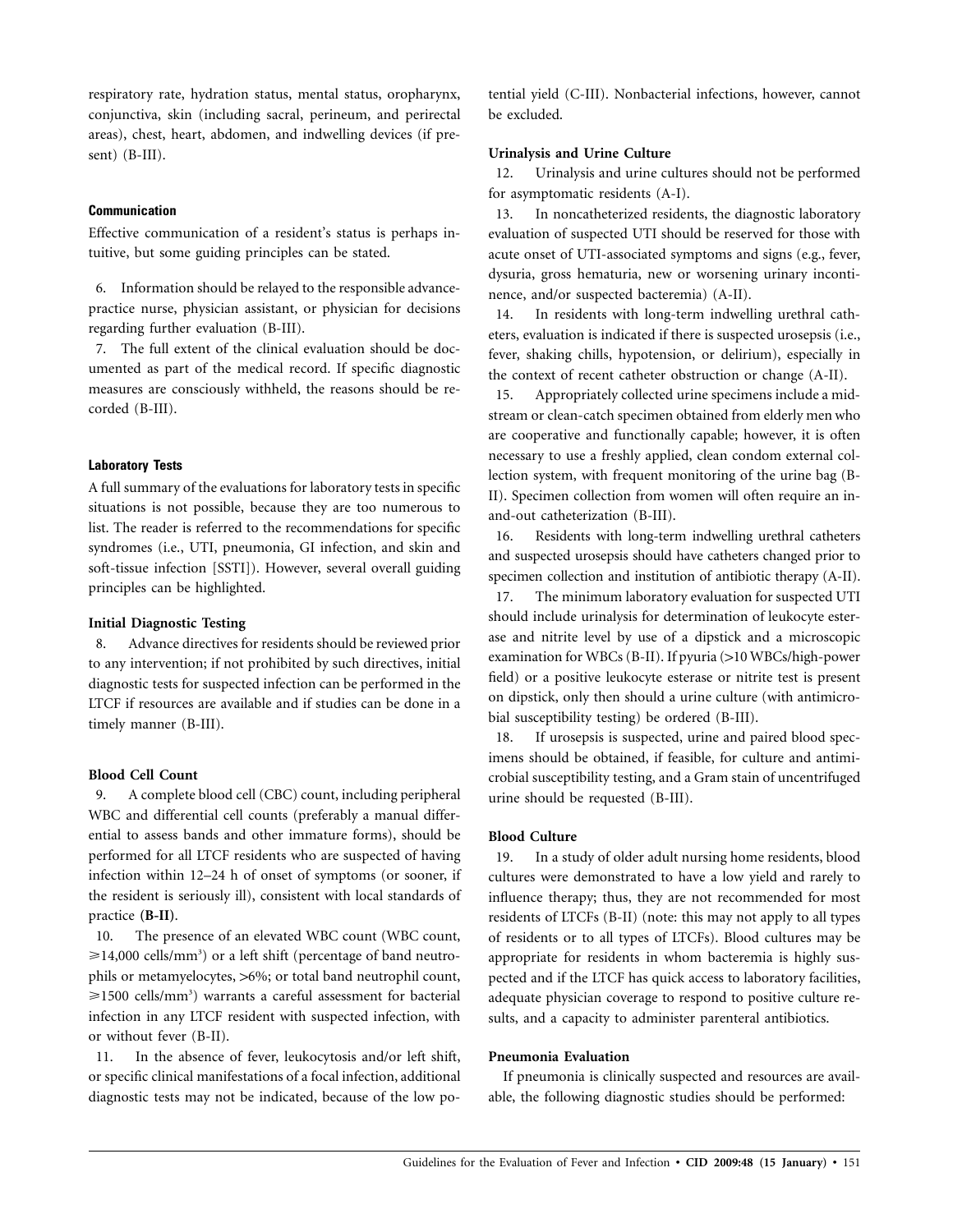20. Pulse oximetry should be performed for residents with respiratory rates of  $>25$  breaths/min, to document hypoxemia (oxygen saturation,  $\langle 90\% \rangle$  in residents with suspected pneumonia and to guide transfer to an acute care facility pending the resident's or family's wishes (B-II).

21. Chest radiography should be performed if hypoxemia is documented or suspected, to identify the presence of a new infiltrate compatible with acute pneumonia and to exclude other complicating conditions (e.g., multilobe infiltrates, large pleural effusions, congestive heart failure, or mass lesions) (B-II).

# **Respiratory Viral Infection Evaluation**

22. At the onset of a suspected respiratory viral infection outbreak, nasopharyngeal wash or swab samples obtained from the throat and nasopharynx (combined with refrigerated viral transport media in a single tube) should be obtained from several acutely ill residents for transportation to an experienced laboratory for virus isolation and rapid diagnostic testing for influenza A virus and other common viruses (A-III).

## **Evaluation of SSTI**

23. Bacterial cultures should be performed only under select conditions. Surface swab cultures are not indicated for the diagnosis of most bacterial SSTIs (A-II), with the exception of conjunctivitis (B-III). Needle aspiration (only skilled physicians should perform this procedure) or deep-tissue biopsy to obtain samples for Gram stain and culture may be appropriate in special circumstances in which unusual pathogens are suspected, fluctuant areas suggest an abscess is present, or initial antimicrobial treatment has been unsuccessful (C-III).

24. If a pressure ulcer demonstrates poor healing and/or persistent purulent drainage, obtain deep specimens for culture of tissue and bone specimens at the time of surgical debridement or biopsy (B-II). MRI is the most sensitive imaging modality to detect osteomyelitis, but bone biopsy for histopathologic examination definitively confirms the diagnosis and is most useful in guiding antimicrobial therapy (A-III).

25. For suspected mucocutaneous fungal infection, a scraping can be performed for potassium hydroxide 10% preparation to verify the presence of yeast or dermatophytes (B-III). If mucocutaneous candidiasis is refractory to empirical treatment, culture can be performed for the detection of drug-resistant species (B-III).

26. For suspected herpes simplex or herpes zoster, skin scrapings may be examined for the presence of giant cells (Tzanck preparation) and/or sent for culture, immunofluorescent viral antigen studies, or PCR (A-III).

27. Scabies should be considered in any nursing home resident with a generalized rash that is unexplained. Diagnosis should be attempted by light microscopy demonstration of mites, eggs, or mite feces on mineral oil preparations of several scrapings (B-III). If proper diagnostic equipment is not available and if clinical experience with scabies is limited, consider consultation with a dermatologist to inspect or obtain scrapings from suspected persons (C-III).

#### **Evaluation of GI Infection**

28. In the absence of an outbreak of GI illness, residents with symptoms of gastroenteritis consistent with small bowel infection and a stable clinical status should be evaluated before 7 days for volume assessment, but no laboratory evaluation is required unless the resident is severely ill or symptoms persist beyond 7 days. In such cases, presence of *Giardia* species and other protozoa should be examined in stool specimens (B-III).

29. If the resident exhibits symptoms of colitis (e.g., severe fever, abdominal cramps, and/or diarrhea, with or without blood and/or WBCs in the stool), initial evaluation for *C. difficile*should be performed, especially if the patient has received antibiotics within the previous 30 days. Submit a single diarrheal stool specimen to the laboratory for a *C. difficile* toxin assay. If diarrhea persists and if the assay result is negative, submit 1 or 2 additional stool specimens for the toxin assay (A-II).

30. In a patient with symptoms of colitis but no history of antibiotic use within the previous 30 days and/or a negative *C. difficile* evaluation result, one should submit a stool sample for culture for isolation of the most frequent invasive enteropathogens (i.e., *Campylobacter jejuni, Salmonella* and *Shigella* species, and *Escherichia coli* O157:H7) (A-II).

31. Local public health authorities should be consulted if rates of gastroenteritis or colitis exceed baseline thresholds in the facility (if these thresholds are known), if  $\geq 2$  cases occur at the same time in the same unit, or if a reportable pathogen is isolated (B-III).

32. Intra-abdominal infections and abscesses can occur in LTCF residents as a consequence of GI pathology. These complications are relatively uncommon but are associated with substantial morbidity and mortality; evaluation and treatment of possible abscesses should be performed in an acute care setting  $(B-III).$ 

#### **Suspected Outbreak**

A broad description of an outbreak investigation is beyond the scope of these guidelines, but a general guide is provided, including circumstances in which appropriate authorities (e.g., the Centers for Disease Control and Prevention) should be notified. An important aspect of the outbreak investigation is that residents with advanced directives that prohibit testing can and often should be tested if the goal is not for care of that specific patient but reduction in the risk of illness in others.

33. During a possible outbreak of infection, testing of residents, regardless of advanced directive status, may be war-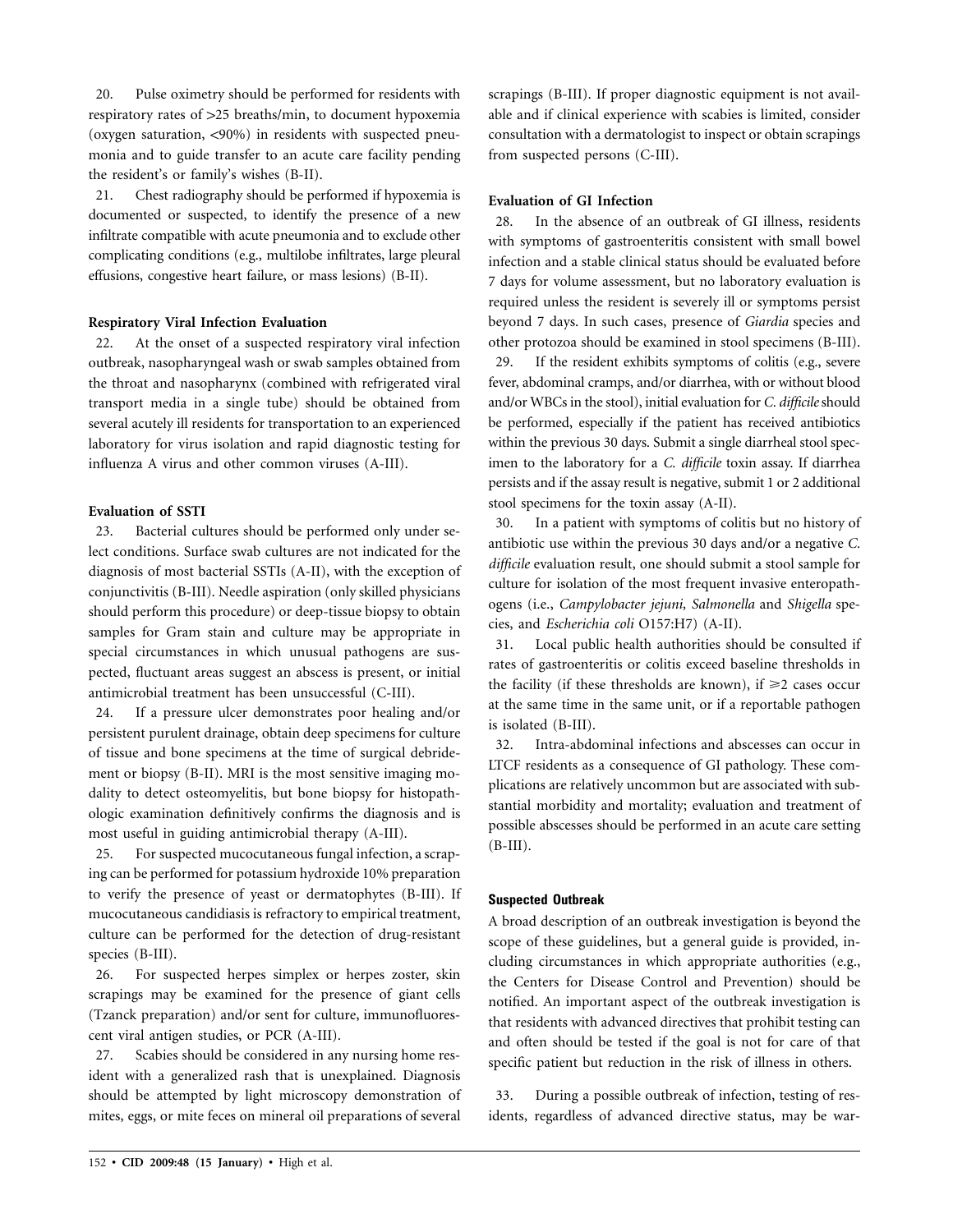**Table 1. Infectious Diseases Society of America–US Public Health Service Grading System for ranking recommendations in clinical guidelines.**

| Category, grade            | Definition                                                                                                                                                                                                                                                |
|----------------------------|-----------------------------------------------------------------------------------------------------------------------------------------------------------------------------------------------------------------------------------------------------------|
| Strength of recommendation |                                                                                                                                                                                                                                                           |
| А                          | Good evidence to support a recommendation for use                                                                                                                                                                                                         |
| B                          | Moderate evidence to support a recommendation for use                                                                                                                                                                                                     |
| C                          | Poor evidence to support a recommendation                                                                                                                                                                                                                 |
| Quality of evidence        |                                                                                                                                                                                                                                                           |
|                            | Evidence from $\geq 1$ properly randomized, controlled trial                                                                                                                                                                                              |
| $\mathsf{II}$              | Evidence from $\geq 1$ well-designed clinical trial, without randomiza-<br>tion; from cohort or case-controlled analytical studies (preferably<br>from >1 center); from multiple time-series; or from dramatic re-<br>sults from uncontrolled experiments |
| Ш                          | Evidence from opinions of respected authorities, based on clinical<br>experience, descriptive studies, or reports of expert committees                                                                                                                    |

**NOTE.** Adapted from Canadian Task Force on the Periodic Health Examination [2].

ranted for diagnostic and infection-control purposes for the protection of other residents and staff (B-III).

# **PRACTICE GUIDELINES AND UPDATE METHODOLOGY**

*Practice guidelines.* Practice guidelines are systematically developed statements to assist practitioners and patients in making decisions about appropriate health care for specific clinical circumstances [1]. Attributes of good guidelines include validity, reliability, reproducibility, clinical applicability, clinical flexibility, clarity, multidisciplinary process, review of evidence, and documentation [1].

*Panel composition.* The Infectious Diseases Society of America (IDSA) Standards and Practice Guidelines Committee (SPGC) convened experts in the evaluation of residents with fever and infection in LTCFs. The Panel's expertise included infectious diseases, geriatrics, primary care, long-term care, and epidemiology/infection control.

#### **Literature Review and Analysis**

For the 2008 update, the Expert Panel completed the review and analysis of data published since 1999. Computerized literature searches (with the PubMed database) of the English-language literature published from 1999 through 2007 were performed. Search terms included "long-term care," "geriatrics," "infection," "communication," "testing," "outbreaks," "fever", "nursing home infections," "sepsis," "bacteremia," "pneumonia," "urinary tract infection," "pressure ulcers," "gastrointestinal infections," "scabies," "herpes zoster," "clostridium difficile," "candida," "bacterial diarrhea," "giardiasis," "influenza," "conjunctivitis," and "advanced directives."

# **Process Overview**

In assessing the evidence regarding the evaluation of fever and infection in LTCF residents, the Expert Panel followed a process used in the development of other IDSA guidelines. The process included a systematic weighting of the quality of the evidence and the grade of recommendation (table 1) [2].

#### **Consensus Development Based on Evidence**

The Expert Panel met on 4 occasions via teleconference to complete the work of the guidelines. The purpose of the teleconferences was to discuss the questions to be addressed, to make writing assignments, and to discuss recommendations. All members of the Expert Panel participated in the preparation and review of the draft guidelines. Feedback from external peer reviews was obtained. The guidelines were reviewed and approved by the SPGC and the Board of Directors prior to dissemination.

#### **Guidelines and Conflicts of Interest**

All members of the Expert Panel complied with the IDSA policy on conflicts of interest, which requires disclosure of any financial or other interest that might be construed as constituting an actual, potential, or apparent conflict. Members of the Expert Panel were provided the IDSA's conflict of interest disclosure statement and were asked to identify associations with companies developing products that may be affected by promulgation of the guidelines. Information was requested regarding employment, consultancies, stock ownership, honoraria, research funding, expert testimony, and membership on company advisory committees. The Expert Panel made decisions on a case-by-case basis as to whether an individual's role should be limited as a result of a conflict. Potential conflicts are listed in the Acknowledgements section.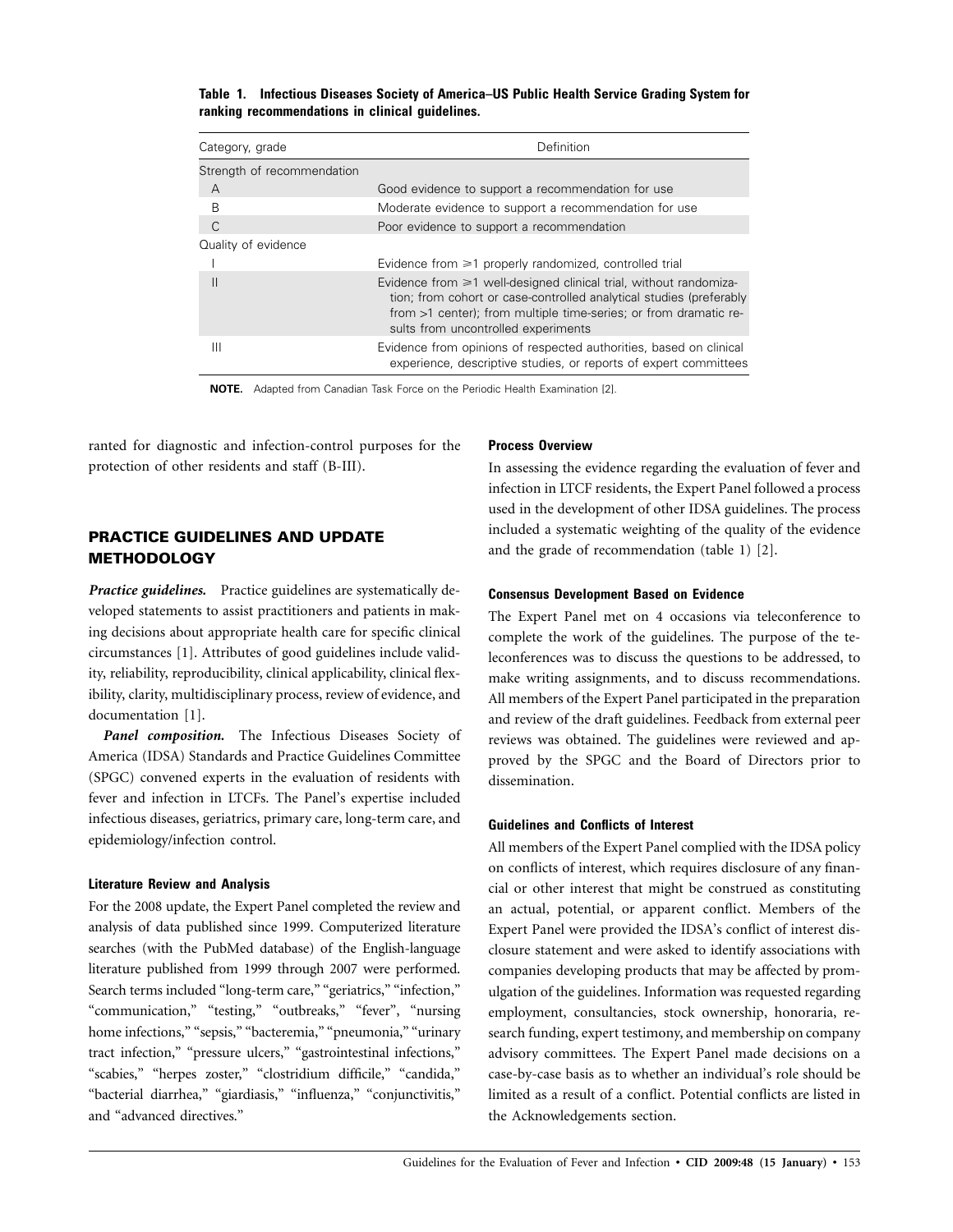# **Revision Dates**

At annual intervals, the Panel Chair, the SPGC liaison advisor, and the Chair of the SPGC will determine the need for revisions to the guideline on the basis of an examination of current literature. If necessary, the entire Expert Panel will be reconvened to discuss potential changes. If appropriate, the Expert Panel will recommend revision of the guidelines to the SPGC and the IDSA Board for review and approval.

## **INTRODUCTION**

In 2000, the IDSA published clinical practice guidelines on the evaluation of fever and infection in LTCFs [3]. The IDSA updates its guidelines when new data or publications might change a prior recommendation or when the Expert Panel feels clarifications or additional guidance is warranted.

The previous document is a source for a more detailed review of earlier studies [3], and the reader is referred to that document for additional information. The Expert Panel addressed the following questions in the 2008 Update.

1. What are the minimum resources required to evaluate suspected infection in LTCFs?

2. What are the criteria for fever and symptoms and signs that suggest infection in a resident of an LTCF?

3. Who should perform the initial evaluation of the resident with suspected infection?

4. What clinical evaluation should be performed for an LTCF resident with suspected infection?

5. How can LTCF staff effectively communicate concerns about possible infection with clinicians who will be making treatment decisions?

6. What laboratory tests should be ordered for the LTCF resident with suspected infection?

7. How should a suspected outbreak of a specific infectious disease be investigated in LTCFs?

# **BACKGROUND**

*Public health importance: demographic characteristics of the aging population and long-term care.* The aged human population is undergoing unprecedented growth in the United States and globally. Multiple nations have  $>2$  million older citizens each, and the number is expected to grow within the next few decades, with the greatest burden in the developing world [4, 5]. By the year 2030, it is estimated that 20% of the US population will be aged  $\geq 65$  years, among whom almost 30 million persons are anticipated to have functional limitations within the ensuing decade [6, 7]. These estimates are linked to the rising need for long-term care, particularly in nursing homes/facilities, in the United States.

Currently, in the United States, there are  $>16,000$  nursing homes/facilities for long-term care in which ∼1.5 million older

adults reside. More than 90% of these facilities are either proprietary or voluntary nonprofit, with the majority housing 50– 200 residents each. Care providers within facilities are primarily nursing staff, with an average of 7 registered nurses (RNs), 13 licensed practical nurses (LPNs), and 35 CNAs per 100 resident beds [8]. The minority (19.6%) have physician providers on fulltime staff. The majority have contracts with group practices or use private physicians from the local community. Select specialty services and diagnostic testing are most often provided through contracts with outside providers (e.g., dental care, podiatry, and imaging services) [8]. Other more complex or technical services require hospitalization of the resident. Overall, care needs are becoming increasingly complex for this population, which consists primarily of elderly women (median age, ∼85 years) who are afflicted with a variety of comorbid conditions (e.g., dementia, stroke, or congestive heart failure) and who have functional limitations in mobility and dependence in activities of daily living (e.g., bathing, dressing, and toileting) [9].

*Multifactorial risks of infection in older adults in LTCFs.* The convergence of age-associated impairments in immunity, increasing prevalence of comorbid disease, functional limitations of extreme age, and residence in group quarters within a nursing home/facility increase the risk burden for infectious disease [5, 10, 11]. The specific nature of senescence of the immune system with normal aging has been an area of increasing investigation, with evidence supporting impairments in adaptive (e.g., B and T cell function) and innate immunity (e.g., surface expression or function of Toll-like receptors) that may relate to the increased risk of disease due to specific pathogens (e.g., *Listeria* species, *Mycobacterium tuberculosis,* and varicella-zoster virus) and an impaired response to vaccination (e.g., influenza, pneumococcus, and zoster vaccines) [7, 12– 15]. Concomitant comorbidities (e.g., diabetes, obstructive lung disease, urinary obstruction, impaired swallowing, poor dentition, and implanted prosthetic devices) further enhance the risk for common health care–associated infectious syndromes in the urinary tract, lung, and soft tissue. The common use of empirical antibiotic therapy for these conditions results in the additional complications of infections with antibiotic-resistant pathogens (e.g., methicillin-resistant *S. aureus,* vancomycinresistant *Enterococcus* species, multidrug-resistant gram-negative bacilli) and *C. difficile* colitis [16]. As a result, the LTCF has become a reservoir for antibiotic-resistant pathogens in which elderly residents requiring periodic hospitalization may carry resistant organisms across sites of care.

*Burden of infection.* Although UTI, pneumonia, soft-tissue infection, gastroenteritis, and indwelling device–associated infections are well-recognized problems among elderly nursing home residents, UTI and pneumonia represent the greatest infectious disease burden. For example, UTI is the most commonly reported bacterial infection in nursing home residents, with an incidence of 0.1–2.4 cases per 1000 resident-days, and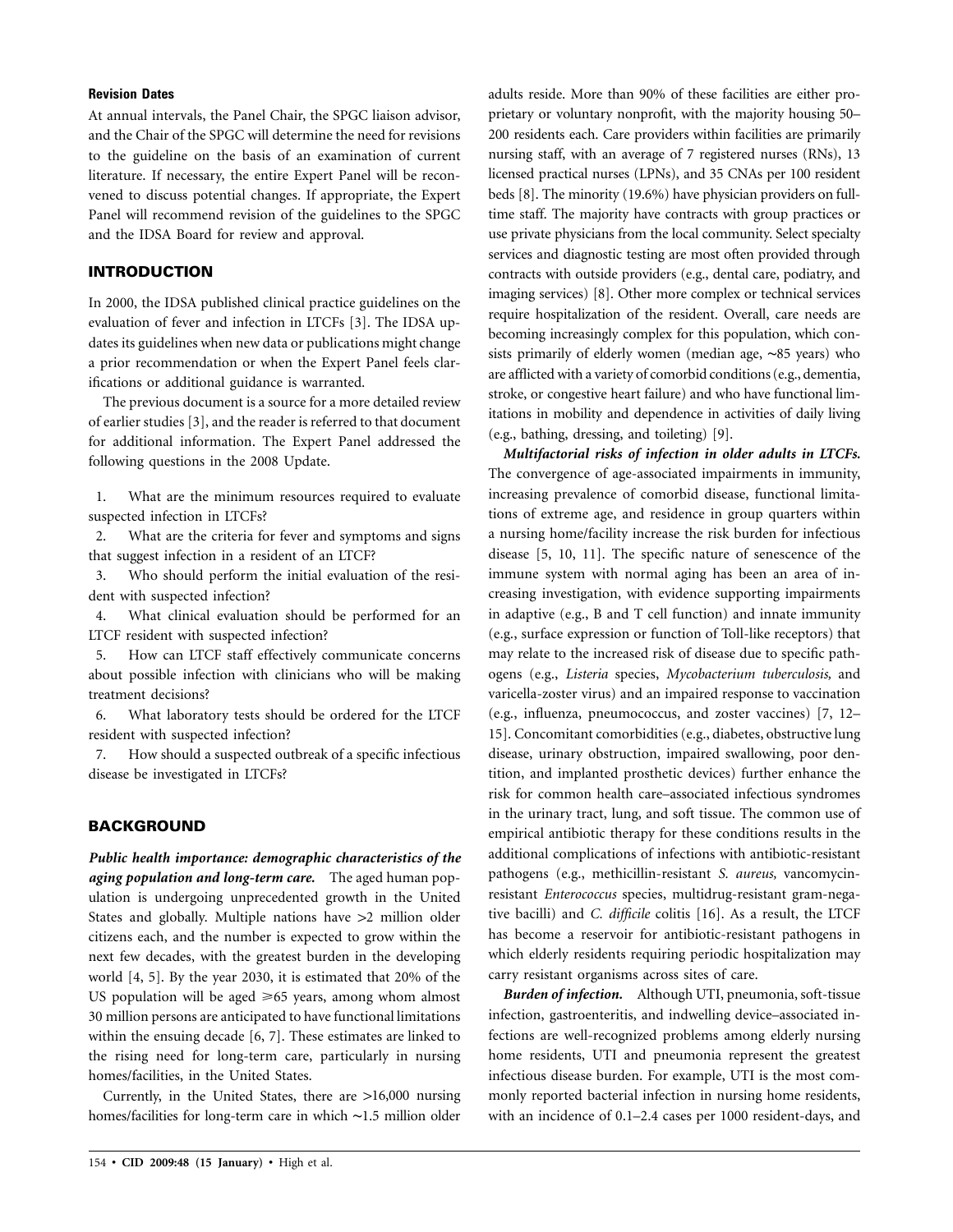it is a leading source of sepsis and death [17]. Similarly, pneumonia develops among elderly nursing home residents at a rate of 1 episode per 1000 days of care, which is 10-fold greater than the rate of pneumonia among elderly community dwellers. At the current rate, by the year 2030, there will be almost 2 million episodes of nursing home–acquired pneumonia annually, with its inherent consequences of mortality, morbidity, functional decline, and health care expenditures [18–20].

# **RECOMMENDATIONS FOR THE EVALUATION OF FEVER AND INFECTION IN LTCFS**

# **I. WHAT ARE THE MINIMUM RESOURCES REQUIRED TO EVALUATE SUSPECTED INFECTION IN LTCFS?**

#### **Recommendation**

1. LTCFs should employ sufficient staff to adequately care for all residents (B-III).

#### **Evidence Summary**

When clinicians evaluate suspected infection in hospitalized patients, diagnostic technologies are usually readily available, and there are a variety of staff trained in acutely evaluating changes in health status. In contrast, the overarching goals of care for LTCF residents are patient comfort, maintenance or improvement of functional status, stabilization of chronic illnesses, and prevention of new health problems, and care is most often provided by the nursing staff (primarily CNAs) under the direction of a director of nursing. LTCF resident-to– health care staff ratios are considerably lower than patient-tostaff ratios at acute care hospitals. Although there is no federal standard for specific levels of nurse staffing in a nursing home, the Centers for Medicare and Medicaid Services requires nursing homes to employ sufficient staff to adequately care for all residents [21]. Staffing guidelines should be adjusted according to case mix and acuity of the residents. A threshold for acceptable ratios of nursing staff to residents can be recommended on the basis of this study, as follows: ratio of CNAs to residents,  $\geq 1:12$ ; ratio of RNs plus LPNs to residents,  $\geq 1$ : 30; and ratio of RNs to residents,  $\geq 1:120$  [21].

Relatively few physicians practice in an LTCF, and routine physician visits are infrequent—often monthly or even less frequent, depending on state or federal regulations. Some visits may be made by cross-covering physicians or physician extenders (i.e., physician assistants and advance-practice nurses). Between these visits, initiation of diagnostic testing and changes in medications and other treatments are usually accomplished by telephone communication [22–24].

Technologies available for the prompt diagnosis of infection in hospitals are often difficult to access in the LTCF. Vital signs generally are obtained on a weekly basis for stable residents who require long-term maintenance care; however, morefrequent measurements can be obtained on the basis of nursing judgment or physician order. Criteria for infections that rely less on diagnostic studies and more on patient symptoms and signs and on resources that are more readily available in LTCFs have been developed and widely used but not validated [25, 26].

There is no minimum requirement that diagnostic equipment be present on-site for evaluation of fever and suspected infection in LTCFs other than for equipment used for clinical assessment. Immediately available laboratory tests and radiography equipment are sometimes located on-site, but personnel to operate these devices are almost never available every day, 24 h per day. Contract organizations often provide services, and subspecialty or surgical consultation is very rarely available except for LTCFs attached to acute care hospitals. Cost and capitated care may influence decisions to transport patients off site for diagnostic evaluation.

# **II. WHAT ARE THE CRITERIA FOR FEVER AND SYMPTOMS AND SIGNS THAT SUGGEST INFECTION IN A RESIDENT OF AN LTCF?**

# **Recommendation**

2. Infection should be suspected in LTCF residents with:

A. Decline in functional status, defined as new or increasing confusion, incontinence, falling, deteriorating mobility, reduced food intake, or failure to cooperate with staff (B-II).

B. Fever, defined as: (1) A single oral temperature  $>100^{\circ}F$  $(>37.8^{\circ}C)$ ; or (2) repeated oral temperatures  $>99^{\circ}F$  ( $>37.2^{\circ}C$ ) or rectal temperatures  $>99.5^{\circ}F$  ( $>37.5^{\circ}C$ ); or (3) an increase in temperature of  $>2^{\circ}F$  ( $>1.1^{\circ}C$ ) over the baseline temperature  $(B-III).$ 

# **Evidence Summary**

*Clinical manifestations of infection.* As in younger adults, the clinical clues that an infection might be present in an older person include fever and some obvious clinical signs (e.g., erythema and purulence of the eye [conjunctivitis]; heat, redness, purulence, and skin breakdown [infected pressure ulcer]; and cough and yellow sputum [respiratory infection]). However, clinical findings in infected elderly residents in LTCFs may also be absent or too subtle to be recognized by the staff, or infection may manifest atypically as a change in mental or cognitive function or a decline in physical functional status (e.g., the person is unable to perform the usual activities of daily living). Berman et al. [27] determined that infection is present in 77% of episodes of "decline in function," defined as new or increasing confusion, incontinence, falling, deteriorating mobility, or failure to cooperate with rehabilitation. Ascertaining the functional status or functional capacity of older persons with infection before, during, and after resolution of infection is an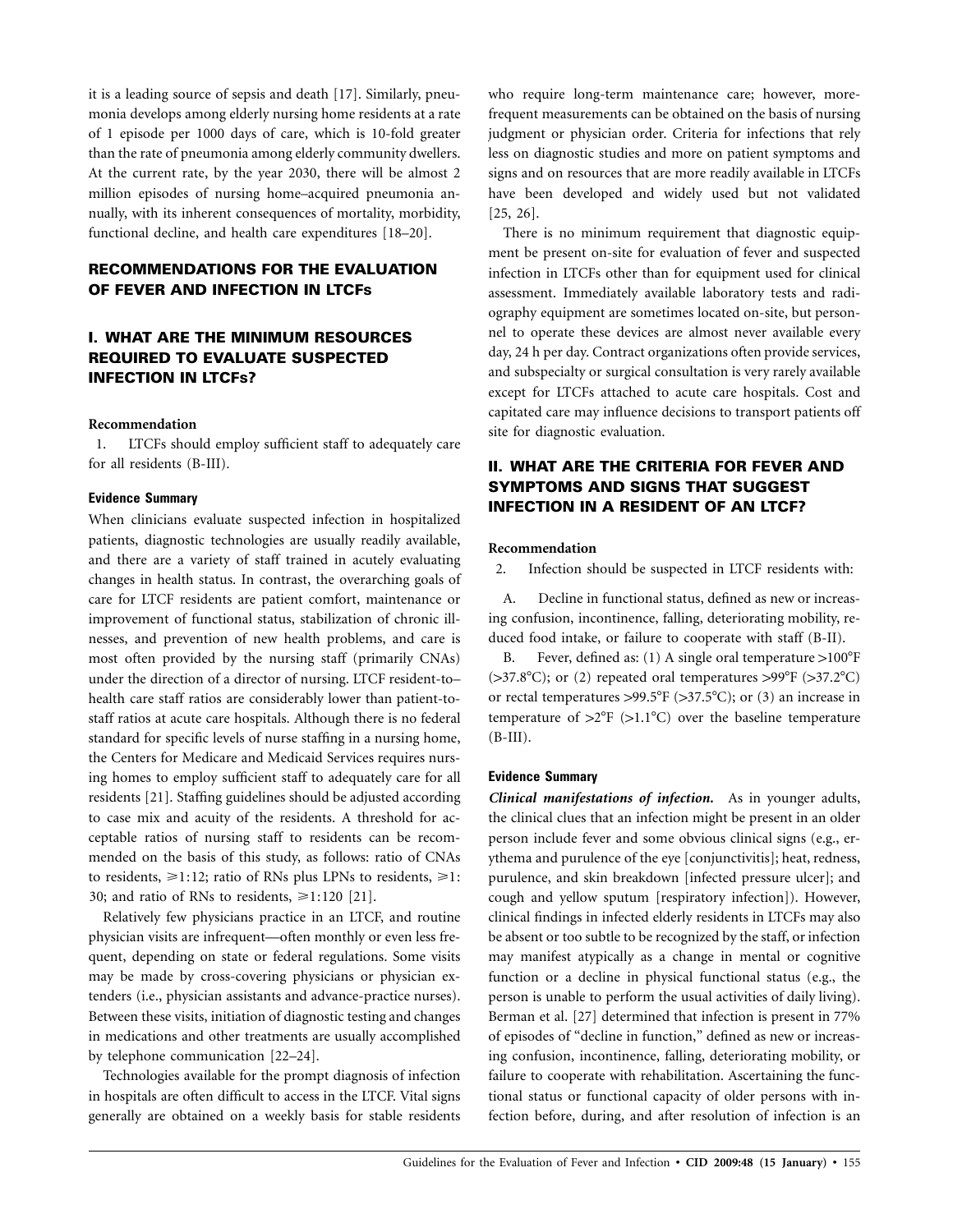essential aspect of managing the health care in the geriatric population [5].

Thus, LTCF residents may have typical or atypical presentations of infection [27–30]. For example, Brooks et al. [31] found "typical" symptoms and signs of UTI, such as fever (30%; absolute temperature criterion for fever was not defined), were not sensitive indicators of infection in LTCF residents. In contrast, persons with respiratory tract infection (RTI) more often presented with classic manifestations (cough, 75%; fever, 62%; and rales, 55%). In another large study, just 44% of nursing home residents with possible or probable pneumonia noted on a chest radiograph had a temperature of  $\geq 38^{\circ}$ C, but only 7.5% had no respiratory symptoms [32].

*Fever criteria in residents of LTCFs.* There are several methods to determine whether fever is present in the LTCF resident. Basal body temperatures in frail, elderly persons may be lower than the well-established mean value of 37°C or 98.6°F [33]. In a study by Castle et al. [34] in which all temperatures were determined orally or rectally with use of an electronic thermistor probe and in which subjects were mostly male veteran nursing-facility residents, a single temperature reading of  $101^{\circ}F$  (38.3 $^{\circ}C$ ) had a sensitivity of only 40% for predicting infection. Lowering the criterion to 100°F (37.8°C) raised the sensitivity to 70% for predicting infection while maintaining excellent specificity at 90%. Thus, according to Castle et al. [34], a single temperature reading of  $\geq 100^{\circ}$ F (37.8°C) is both a sensitive and specific predictor of infection, with a positive predictive value of 55%, in LTCF residents. Other suggested temperature criteria indicative of possible infection in LTCF residents are an increase in temperature of at least  $2^{\circ}F(1.1^{\circ}C)$ over baseline or an oral temperature of  $\geq 99^{\circ}F$  (37.2°C) or a rectal temperature of  $\geq 99.5^{\circ}F$  (37.5°C) on repeated measurements [34, 35].

Although temperatures in LTCF residents are most often measured in the mouth, there is some evidence that rectal measurements of temperatures may be more accurate than either the oral or axillary method and that electronic techniques are better than standard mercury thermometry [36, 37]. Another alternative method for measuring temperature is tympanic membrane thermometry. In one study of nursing home residents, the correlation of tympanic membrane thermometry versus rectal thermometry was somewhat better than oral versus rectal thermometry [38]. However, there are insufficient data to recommend the tympanic membrane method for measuring fever in older persons.

# **III. WHO SHOULD PERFORM THE INITIAL EVALUATION OF THE RESIDENT WITH SUSPECTED INFECTION?**

# **Recommendations**

3. The initial clinical evaluation of infection should be a

3-tiered approach involving a CNA, the on-site nurse, and an advanced-practice nurse, physician assistant, or physician (B-III).

4. CNAs should measure vital signs (temperature, heart rate, blood pressure, and respiratory rate). Residents who are suspected of having an infection or who have fever, as defined previously, should be reported immediately to the on-site nurse  $(B-II).$ 

#### **Evidence Summary**

Once infection is suspected or fever is established by the criteria outlined above, clinical evaluation of LTCF residents with suspected infection (i.e., clinical manifestations of infection or decline in functional status) should be a 3-tiered level of evaluation that includes CNAs, the on-site nurse (charge nurse), and the responsible physician or physician extender (i.e., advanced-practice nurses or physician assistant). A number of studies have reported use of advanced-practice nurses (e.g., nurse practitioners) to assess acute problems in residents of LTCFs as an approach to improve evaluation [23, 39–41]. Evidence suggests that geriatric nurse practitioners (GNPs) can enhance identification of acute medical problems (including fever) and improve activities of daily living, nursing therapies, and drug treatments, compared with the absence of GNPs [40]. However, GNPs do not alter overall outcomes, as measured by the resident's functional status, physical condition, and satisfaction [42]. Specific outcome data do not exist for infection. It is unknown whether NPs without geriatric certification will perform equally well.

CNAs often have the first opportunity to assess a resident in an LTCF. Jackson and Schafer [41] surveyed 50 CNAs and asked which symptoms or signs of pneumonia warranted notification of the charge nurse. For temperature elevation, cough, and shortness of breath, the response rates were 30%, 24%, and 12%, respectively. These investigators then determined the agreement/disagreement between GNPs (the number is not specified in the paper) and CNAs regarding the presence of infection. There were 110 assessments made among 75 nursing facility residents. In 76 instances (69%), both groups agreed that there was no infection, and in 4% of assessments, both groups agreed that an infection was present. However, in the remaining 27% of assessments, there was disagreement between the GNPs and CNAs about whether infection was present or absent or about the type of infection; CNAs often attributed any symptoms and signs to "colds," even when the GNPs found UTIs, skin infections, and pneumonia. The final diagnoses were not confirmed by a physician.

To our knowledge, no studies have compared LPNs, RNs, advance-practice nurses, or physician assistants with physicians or have examined the impact of specific training on the ability of CNAs to correctly identify infections. Several authors suggest the use of specific protocols to assist nurses and GNPs with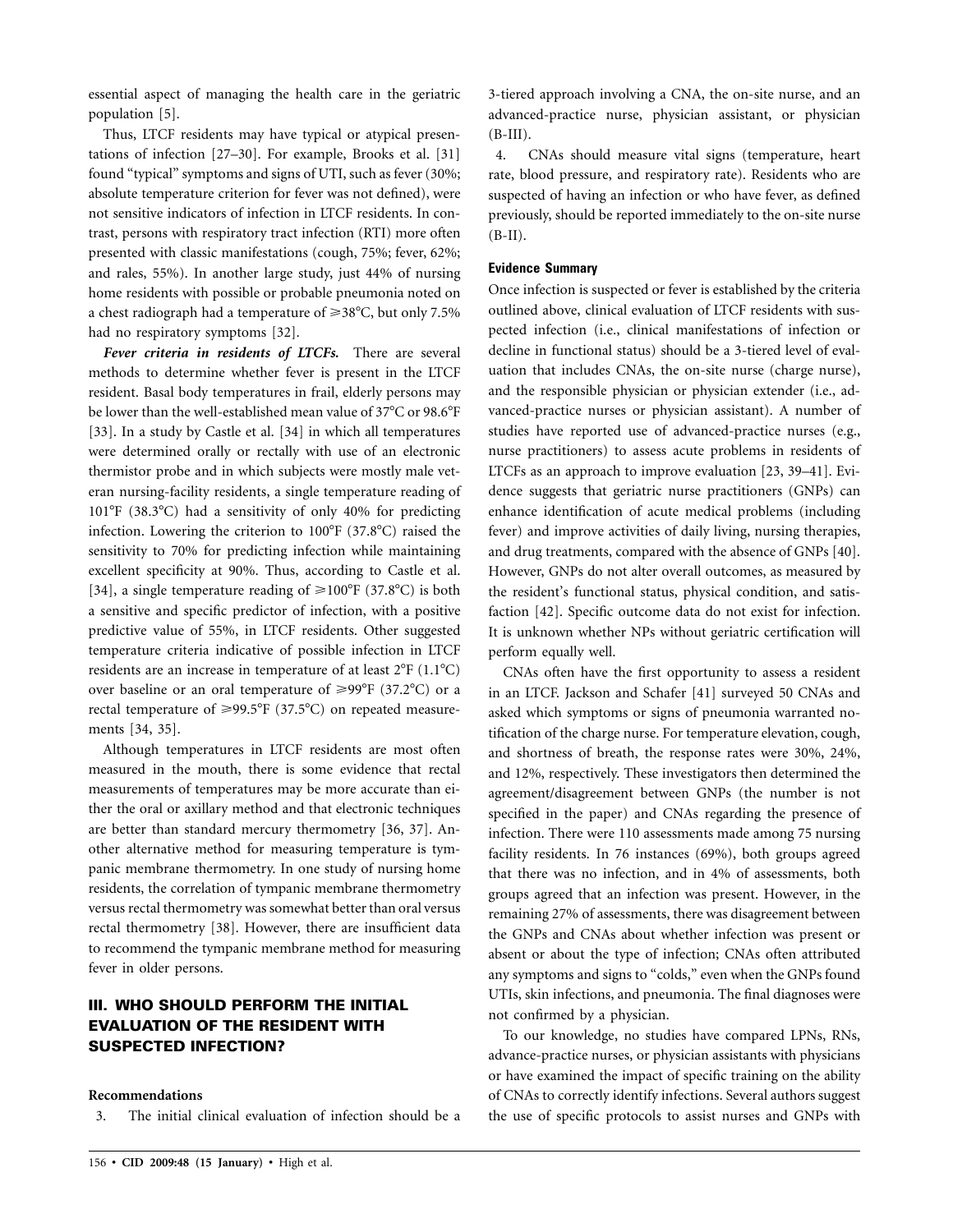evaluation of fever [23, 43], but information on the utility of such protocols in LTCF residents has not been published. Thus, at present, the role of CNAs is to recognize and report significant changes in the clinical condition of LTCF residents or abnormalities in vital signs; the role of physician extenders and physicians is to initiate appropriate diagnostic and therapeutic interventions.

# **IV. WHAT CLINICAL EVALUATION SHOULD BE PERFORMED FOR AN LTCF RESIDENT WITH SUSPECTED INFECTION?**

## **Recommendation**

5. Initial clinical evaluation should involve assessment of respiratory rate, hydration status, mental status, oropharynx, conjunctiva, skin (including sacral, perineum, and perirectal areas), chest, heart, abdomen, and indwelling devices (if present) (B-III).

#### **Evidence Summary**

No specific studies have addressed the utility of a focused history and physical examination, but a general approach to the clinical evaluation of fever in residents of LTCFs can be suggested on the basis of the most likely sources of infection [44, 45]. Attention should be directed toward the following: mental status, oropharynx, conjunctiva, skin (including turning the patient to look for pressure ulcers), chest, heart, abdomen, perineum and perirectal area, and CNS [44]. Several groups have outlined general guidelines for evaluation of suspected infection, including clinical recommendations [25, 26, 45]. Although these guidelines have not been validated, they represent a consensus of representatives from various organizations interested in or involved with care of LTCF residents with infection.

An English study from the 1980s suggested that a respiratory rate of >25 breaths/min was both sensitive and specific for diagnosis of pneumonia [46]. In an observational study of 87 English LTCF residents, the normal respiratory rate was 16–25 breaths/min. In a follow-up prospective study of 60 consecutive residents acutely admitted to a geriatric unit, pneumonia was diagnosed in 21 (35%), 19 (90%) of whom had respiratory rates of  $>$ 25 breaths/min. The respiratory rate of 12 residents with UTIs were not elevated, and of those residents without infection, only 1 of 27 had a respiratory rate of  $>25$  breaths/ min. However, in a study of 2334 residents of 36 Missouri nursing homes who were evaluated for a possible lower RTI, 19% of those with no radiographic evidence of pneumonia had a respiratory rate of  $\geq 30$  breaths/min [32].

Dehydration commonly accompanies fever in elderly residents of LTCFs; this is perhaps a result of impaired vasopressin responses in elderly subjects [47, 48]. In a study of 40 febrile residents in a hospital-based LTCF [49], 24 (60%) had evidence

of hypernatremia and/or an elevated ratio of blood urea nitrogen level to serum creatinine level. Most of the 40 residents had UTI, urosepsis, or pneumonia, but a significant proportion (25%) had an upper respiratory viral syndrome. No single physical finding is of particular value in assessing dehydration [49, 50], although tongue dryness, tongue furrows, and dry mucous membranes provide the best correlation. In one study [49], a reference in the chart by staff regarding poor oral intake was observed in 11 residents, and 9 (82%) were found to be dehydrated according to the laboratory criteria noted above. Thus, LTCF residents with poor oral intake are likely to be at enhanced risk for dehydration in the setting of fever, and this historic clue may indicate a population in whom baseline electrolyte, blood urea nitrogen, and serum creatinine determinations are of particular importance. In addition, medications such as diuretics may lead to dehydration and hence, drug evaluation is important.

In LTCF residents, special attention should be noted for specific underlying disorders or conditions that predispose them to select infections, such as diabetes mellitus (a predisposition for skin infection and UTI), chronic obstructive pulmonary disease (for pneumonia), poor swallowing or gag reflex (for aspiration pneumonia), long-term indwelling urinary catheters (for UTI), prosthetic devices (e.g., artificial joints leading to septic arthritis), altered mental status (for aspiration pneumonia), or chronic immobility (for pressure ulcers). For example, the presence of an indwelling bladder catheter is associated with a 39-fold increase in the risk of bacteremia over a 1-year period in residents of LTCFs [43].

*Adequacy of the clinical evaluation of fever in LTCFs.* Several studies suggest that fever is inadequately evaluated or, at the very least, inadequately documented in residents of LTCFs. In one study, 241 infections were identified among 227 residents in LTCFs in Maryland [51]. The criteria for all infections included measurement of temperature, examination by a physician, and microbiologic culture of specimens from the suspected sites; a chest radiograph was considered to be appropriate for all those who had pneumonia or were suspected of having pneumonia or for those who had fever without a clear source. On the basis of these criteria, only 21% of residents with infection were "appropriately" evaluated. Pneumonia was the most likely infection to be adequately evaluated (53%). When the same records [51] were reviewed regarding antibiotic use, it was found that RNs and LPNs examined 36% of residents for whom antibiotics were prescribed, that 47% of residents were assessed by physicians, and that the remaining 17% were not examined before the prescription of antibiotics [52]. Some of the lack of evaluation and intervention may reflect conscious decisions of the health providers neither to assess nor to treat the more debilitated residents [53]; it is also possible that the standards of evaluation of acute care facilities may influence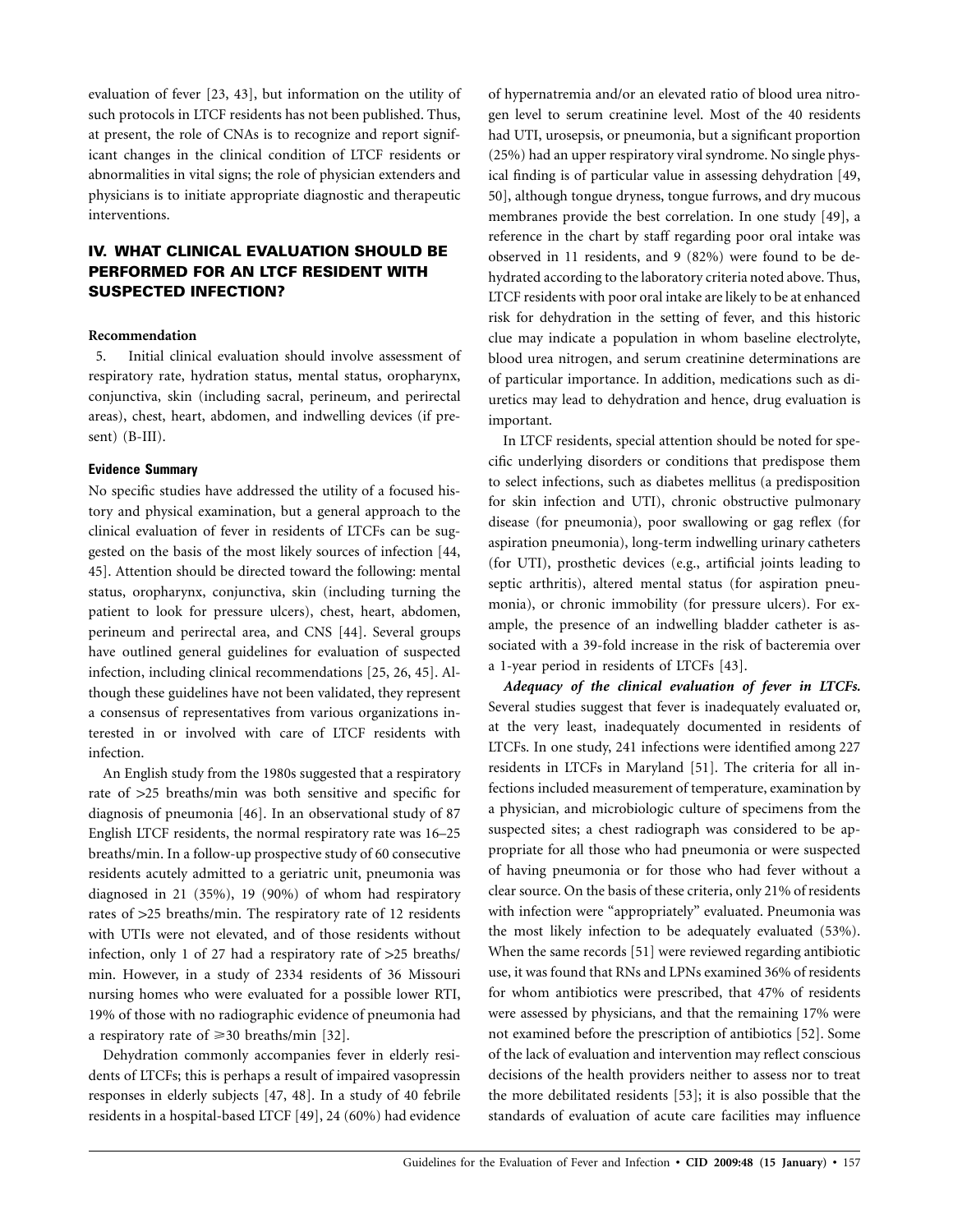the criteria and decisions on appropriateness of care of residents in LTCFs.

Advance directives may greatly impact the initiation or extent of evaluation in febrile episodes in LTCF residents. It has been reported that evaluation and antibiotic treatment were provided far less often to "comfort care only" residents with UTI, RTI, or skin infections [54]. However, some data suggest that there are distinct differences of evaluation based not just on advance directives but also on the type of care facility. None of the procedures (including a physical examination) outlined as "appropriate" were performed for 71 (31%) of the 227 patients noted above [51]; however, the definition of "appropriate" was based on the opinion of practitioners who more often practice in a hospital setting, and this definition may not be accurate for evaluation of fever in persons in LTCFs. A multivariate analysis of factors contributing to "no evaluation" in that study showed that dementia, residing in a larger facility  $(>150$  beds), and residing in an urban facility were significantly associated with an absence of a medical evaluation.

It has also been suggested that the type of facility influenced fever evaluation: a quicker response to persons with fever and more thorough assessment and treatment were found in hospital-based nursing homes (where there was more physician involvement) than in community-based nursing homes [55]. However, no difference was noted with regard to outcome in hospital-based versus community-based homes (survival rates were 87% and 88%, respectively; early mortality rates were 3% and 4%, respectively; and the percentages of patients who were transferred to a hospital were 11% and 8%, respectively). Thus, it is not clear whether evaluation of fever in residents of LTCFs by a physician alters outcome.

# **V. HOW CAN LTCF STAFF EFFECTIVELY COMMUNICATE ABOUT POSSIBLE INFECTION WITH CLINICIANS WHO WILL BE MAKING TREATMENT DECISIONS?**

# **Recommendations**

6. Information should be relayed to the responsible advance-practice nurse, physician assistant, or physician for decisions regarding further evaluation (B-III).

7. The full extent of the clinical evaluation should be documented as part of the medical record. If specific diagnostic measures are consciously withheld, the reasons should be recorded (B-III).

# **Evidence Summary**

Long-term care staff often need to communicate among themselves and, subsequently, with a clinician (physician, nurse practitioner, or physician assistant) to initiate patient evaluation and management. Clinician access for timely direct patient as-

sessment of fever or other symptoms remains a vexing problem for many LTCFs. Consequently, fever is a common antecedent to the decision to transfer patients to a higher level of care. Although direct care staff often make the initial clinical observations, calls to clinicians are typically made by supervising staff (an LPN or RN), because they are the ones licensed to take physician orders over the telephone. Multiple issues can impede effective communication about a possible infection in a facility or with a clinician, such as failure to communicate a change in condition at a shift change, difficulty contacting an on-call physician after hours, or a difficult relationship between a nurse and a physician [56]. Skills of direct care staff in recognizing symptoms of infection and communicating them to a supervisor may be influenced by experience, education, and language skills (for nonnative speakers). The LPN or RN should independently assess the resident to be certain that key information on the resident's condition is available when the nurse calls the clinician. Clinicians practicing in the LTCF need to participate in setting and reinforcing standards for consistent collection and reporting of clinical information, so that adequate detail is communicated when there are overt or subtle signs suggesting an infection or other acute change in condition. Acute or subacute changes in functional status, such as new urinary incontinence, falls, decreased oral intake, or delirium, may be the initial and/or only clinical manifestation of infection in elderly persons [5].

When calling the clinician, certain minimum information should be available to report at the time of the call. In addition to vital signs and acute or subacute changes in functional status, depending on the presenting symptom, a directed review of systems will help with an over-the-phone determination of what needs to be done next. Presence of a urinary catheter or any other indwelling device (e.g., vascular devices) should always be reported, along with whether entry sites are erythematous or tender. Similarly, staff should report breathlessness and cough (or a change in these if chronically present), most recent bowel movement and its character, and any urinary symptoms. Assessment should also include the following: an assessment of respiratory status, including use of accessory muscles, retractions, and quality of breath sounds; presence of bowel sounds; and any wounds or areas of tenderness or redness. Any abnormal vital signs should be repeated. An example of what should be reported for a variety of conditions can be found in the American Medical Directors Association patient evaluation guideline [57]. An independent consensus panel has suggested that pneumonia be considered a possible diagnosis if  $\geq 2$  of several respiratory and general illness signs are present and that their presence should trigger immediate nursing home communication with a clinician and a prompt response [58].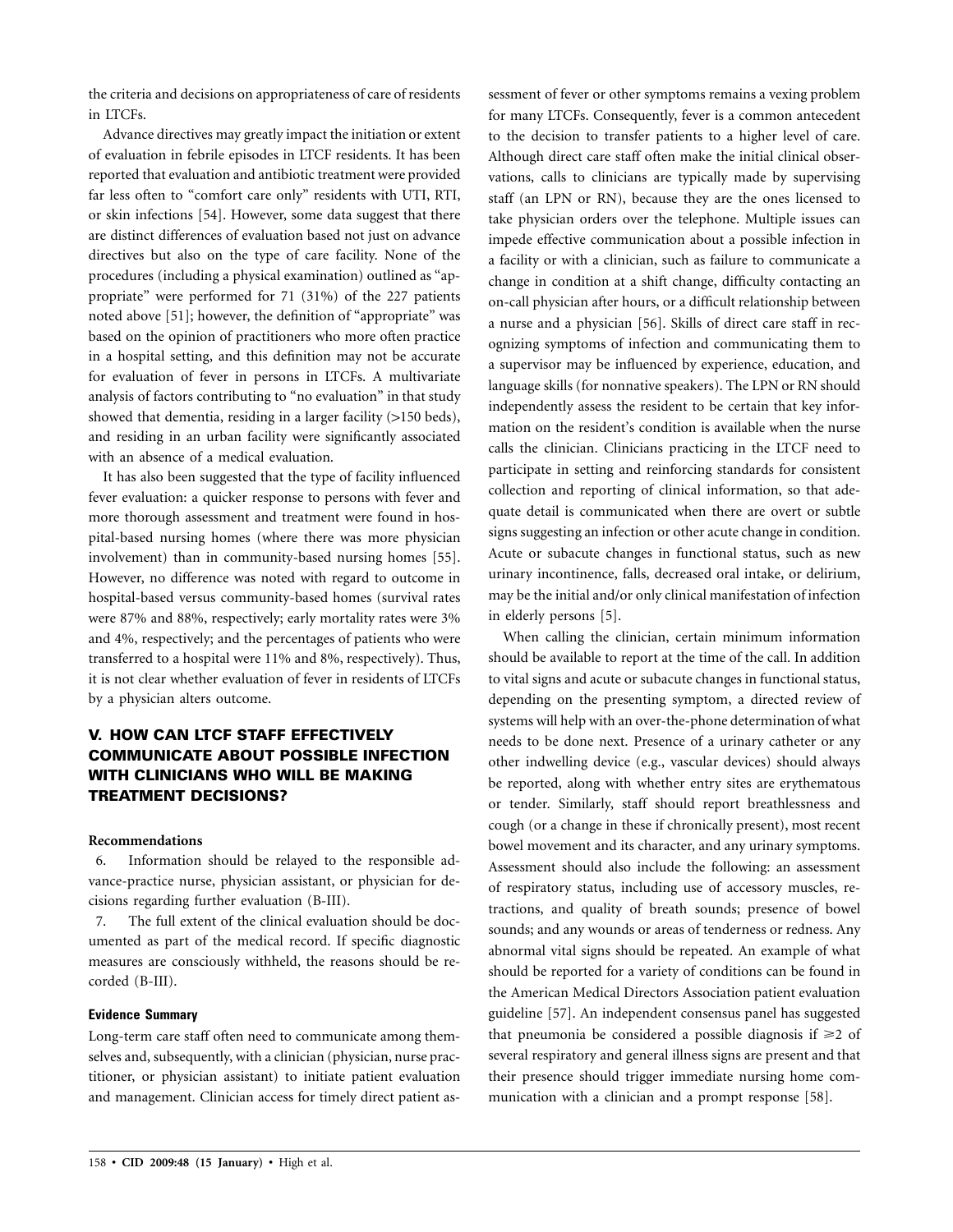# **VI. WHAT LABORATORY TESTS SHOULD BE ORDERED FOR THE LTCF RESIDENT WITH SUSPECTED INFECTION?**

#### **Initial Diagnostic Testing**

## **Recommendations**

8. Advance directives for residents should be reviewed prior to any intervention; if not prohibited by such directives, initial diagnostic tests for suspected infection can be performed in the LTCF if resources are available and if studies can be done in a timely manner (B-III).

#### **Evidence Summary**

There are several site-specific considerations that must be addressed in making recommendations for diagnostic laboratory and radiologic tests for suspected infections in LTCF residents.

Appropriate diagnostic tests for evaluation of fever and infection in LTCF residents have not been established and, when recommended, have not been systematically studied [25, 45]. Furthermore, the guidelines from "expert panels," including physicians with experience in LTCFs, are often influenced by diagnostic standards used routinely in acute care settings (e.g., site-specific bacterial cultures for suspected skin infection, UTI, and lower RTIs and urine and blood cultures for fever of unknown source) [51, 59]. However, obtaining specimens adequate for microbiologic studies in LTCFs can be problematic. Residents suspected of having an RTI may not be able to produce expectorated sputum. When respiratory secretions are available, they may be misleading, because sputum samples or nasopharyngeal aspirate specimens are often contaminated with respiratory pathogens that colonize the oropharynx [60]. Although urine specimens are more frequently obtained, the prevalence of asymptomatic bacteriuria is 15%–50% in noncatheterized LTCF residents and is essentially 100% in residents with long-term urinary catheters [61–63]. Thus, some diagnostic tests with poor positive and negative predictive values must be accepted in the evaluation of LTCF residents suspected of having infection.

Infectious diseases physicians with considerable experience in LTCFs have noted that clinicians must weigh the benefits of diagnostic tests versus their direct costs. This is especially relevant for LTCFs operating under the current Prospective Payment System. These physicians recommend that tests only be performed if they have a reasonable diagnostic yield, are of low risk, are reasonable in cost, and improve patient management. If a test will not cause the clinician to reassess his or her treatment strategy, then there is little justification for ordering the laboratory examination [64]. Others with similar expertise and experience have noted that additional diagnostic tests should be performed only for clinical presentations or manifestations that are unusual or that fail to respond to initial therapy or in circumstances in which prolonged antimicrobial therapy is considered [65]. Moreover, explicit plans (or as implied by directives to limit interventions) to not perform or to limit diagnostic studies in severely debilitated or ill residents with poor survival prognosis shall always be considered to be appropriate, unless a risk is posed to other residents and staff [54].

# **Blood Cell Count**

# **Recommendations**

9. A CBC count, including peripheral WBC and differential cell counts (preferably a manual differential to assess bands and other immature forms), should be performed for all LTCF residents who are suspected of having infection within 12–24 h of onset of symptoms (or sooner, if the resident is seriously ill), consistent with local standards of practice (B-II).

10. The presence of an elevated WBC count (WBC count,  $\geq$ 14,000 cells/mm<sup>3</sup>) or a left shift (percentage of band neutrophils or metamyelocytes, >6%; or total band neutrophil count,  $\geq$ 1500 cells/mm<sup>3</sup>) warrants a careful assessment for bacterial infection in any LTCF resident with suspected infection, with or without fever (B-II).

11. In the absence of fever, leukocytosis and/or left shift, or specific clinical manifestations of a focal infection, additional diagnostic tests may not be indicated, because of the low potential yield (C-III). Nonbacterial infections, however, cannot be excluded.

# **Evidence Summary**

*Suspected symptomatic infection in LTCF residents.* Provided that there are no prior directives (in advance or currently expressed by the resident or caregiver) limiting diagnostic or therapeutic medical interventions, all residents in LTCFs with suspected symptomatic infection should have appropriate diagnostic laboratory studies performed promptly, provided that the tests have reasonable yield, are of low cost and risk, and may improve the resident/patient management. Findings should be discussed with the primary care clinician as soon as results are available.

*CBC count with differential.* In a prospective cohort analytic study of  $>200$  older persons who presented to a community-based hospital emergency department, 33 persons had documented bacterial infection, including ∼50% of persons with no fever [66].

Evaluation of the total WBC count (with leukocytosis defined as a leukocyte count  $\geq 14,000$  cells/mm<sup>3</sup>), number of band forms, and the percentage of neutrophils and band forms revealed that an elevated total band count ( $\geq$ 1500 cells/mm<sup>3</sup>) had the highest likelihood ratio (14.5) for detecting documented bacterial infection; an increase in the percentage of neutrophils  $(\geq 90\%)$  and band neutrophils (>6%; i.e., left shift) had likelihood ratios of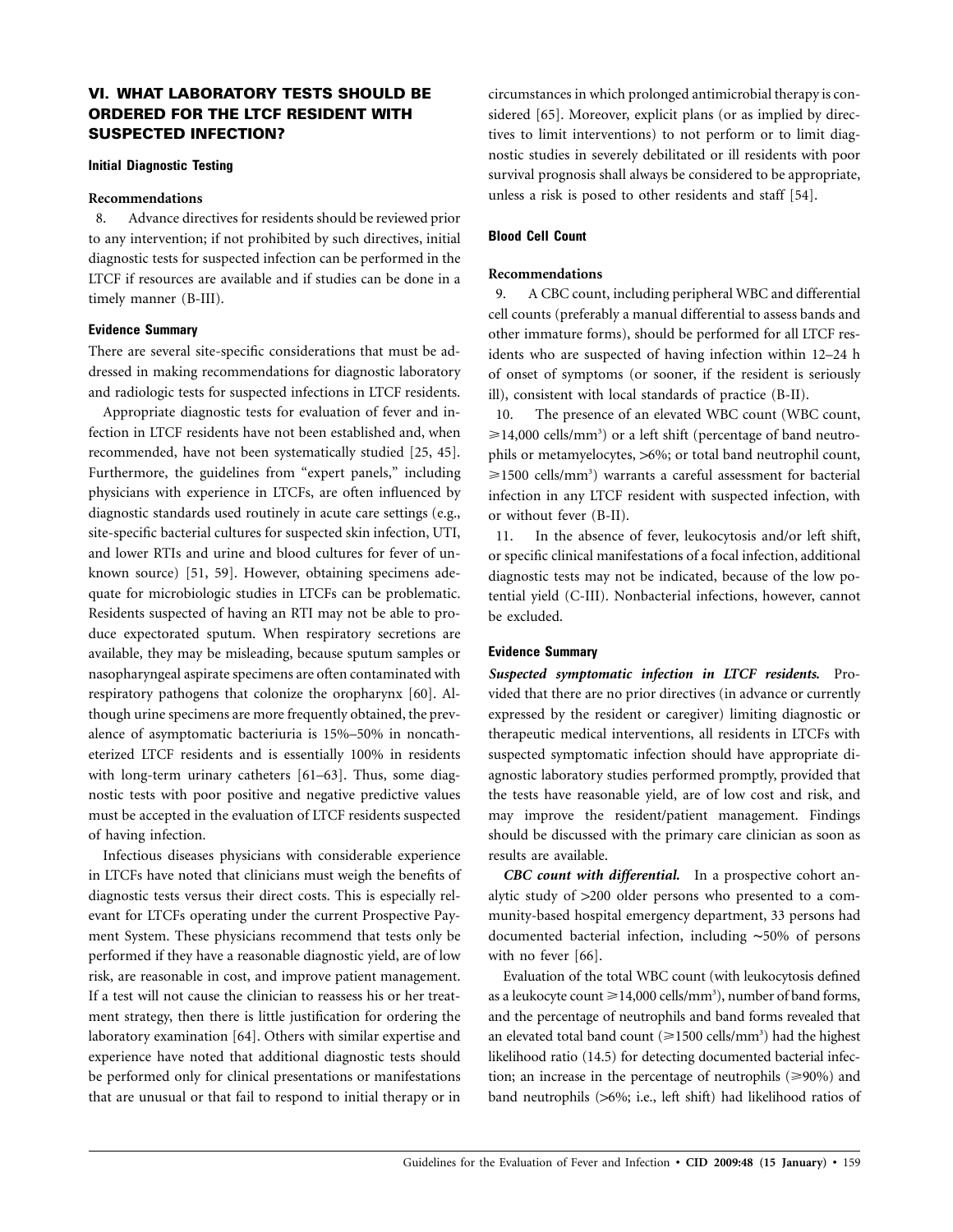7.5 and 4.7, respectively. Leukocytosis with a leukocyte count  $\geq 14,000$  cells/mm<sup>3</sup> had a likelihood ratio of 3.7. Thus, this study and others [67, 68] demonstrate that there is a high probability of an underlying bacterial infection in an older person if the WBC count is elevated, with or without fever; has a high percentage of neutrophils or left shift (even in the presence of a normal total leukocyte count—i.e., <10,000 cells/mm<sup>3</sup>); or shows an elevated total band count. In observational studies, leukocytosis has been associated with increased mortality among LTCF residents with nursing home–acquired pneumonia (WBC count, >15,000 cells/mm<sup>3</sup>) and bloodstream infection (WBC count, >20,000 cells/mm<sup>3</sup>) [69, 70].

#### **Urinalysis and Urine Culture**

#### **Recommendations**

12. Urinalysis and urine cultures should not be performed for asymptomatic residents (A-I).

13. In noncatheterized residents, the diagnostic laboratory evaluation of suspected UTI should be reserved for those with acute onset of UTI-associated symptoms and signs (e.g., fever, dysuria, gross hematuria, new or worsening urinary incontinence, and/or suspected bacteremia) (A-II).

14. In residents with long-term indwelling urethral catheters, evaluation is indicated if there is suspected urosepsis (i.e., fever, shaking chills, hypotension, or delirium), especially in the context of recent catheter obstruction or change (A-II).

15. Appropriately collected urine specimens include a midstream or clean-catch specimen obtained from elderly men who are cooperative and functionally capable; however, it is often necessary to use a freshly applied, clean condom external collection system, with frequent monitoring of the urine bag (B-II). Specimen collection from women will often require an inand-out catheterization (B-III).

16. Residents with long-term indwelling urethral catheters and suspected urosepsis should have catheters changed prior to specimen collection and institution of antibiotic therapy (A-II).

17. The minimum laboratory evaluation for suspected UTI should include urinalysis for determination of leukocyte esterase and nitrite level by use of a dipstick and a microscopic examination for WBCs (B-II). If pyuria (>10 WBCs/high-power field) or a positive leukocyte esterase or nitrite test is present on dipstick, only then should a urine culture (with antimicrobial susceptibility testing) be ordered (B-III).

18. If urosepsis is suspected, urine and paired blood specimens should be obtained, if feasible, for culture and antimicrobial susceptibility testing, and a Gram stain of uncentrifuged urine should be requested (B-III).

# **Evidence Summary**

Symptomatic UTI in LTCF residents may present as fever and clinical pyelonephritis or as irritative symptoms (e.g., dysuria, frequency, urgency, nocturia, and increased incontinence) [17, 62]. The evaluation of these symptoms and signs is difficult, because they are frequently observed in residents and are not necessarily associated with bacteriuria  $(>10^5 \text{ cfu/mL})$  or altered with antimicrobial therapy [71]. The majority of elderly persons with bacteriuria are asymptomatic [17, 62, 72]. Moreover, residents are often treated for UTIs when nonspecific symptoms, including low-grade fever, increased confusion, incontinence, anorexia, or functional decline, are noted, but limited studies suggest that these symptoms may not be associated with UTIs [27].

Residents who are suspected of harboring an infection will often undergo urinalysis and urine culture as part of the evaluation to determine the cause of infection. These tests, however, frequently demonstrate bacteria because of the noted high prevalence (10%–50%) of asymptomatic bacteriuria [61, 62]. Prospective studies have shown that untreated asymptomatic bacteriuria in LTCF residents without long-term indwelling urinary catheters persist for as long as 1–2 years without evidence of increased morbidity or mortality [73, 74]. Microscopic pyuria  $\approx$  10 WBCs/high-power field of spun urine) or a dipstick test positive for leukocyte esterase are not highly predictive of bacteriuria, but the absence of pyuria or even a dipstick test negative for leukocyte esterase and nitrite can exclude bacteriuria (i.e., the negative predictive value approaches 100%) [75–78]. In persons with neutropenia or, on rare occasions, with a normal peripheral WBC count, significant bacteriuria may occur without pyuria. Thus, although the presence of pyuria has a relatively low predictive value for UTI, both a negative urinalysis for WBCs and dipstick tests for leukocyte esterase and nitrite are useful to exclude a urinary source for a suspected infection. However, in residents suspected of having urosepsis because of, for example, high fever, shaking chills, and hypotension, urine culture is recommended along with blood culture. For residents with new indwelling urinary catheters, catheter-associated UTI, defined as new pyuria and bacteriuria, develops on average within 4 days and are rarely symptomatic [79]. In residents with chronic indwelling urinary catheters, the presence of bacteriuria and pyuria is virtually universal. For residents with long-term indwelling urethral catheters, fever, and symptomatic UTI, a prospective randomized trial of 54 nursing home residents demonstrated that replacement of the catheter prior to the institution of antimicrobial therapy was associated with improved clinical outcomes [80].

Frail elderly LTCF residents are often unable to provide a midstream voided urine specimen for diagnostic testing. For men, it is frequently necessary to apply a clean condom external collection device. However, this validated method for urine collection requires carefully trained personnel and frequent monitoring of the urine bag [81]. If appropriately collected voided urine cannot be obtained from women, in-and-out catheterization should be used to obtain urine specimens for culture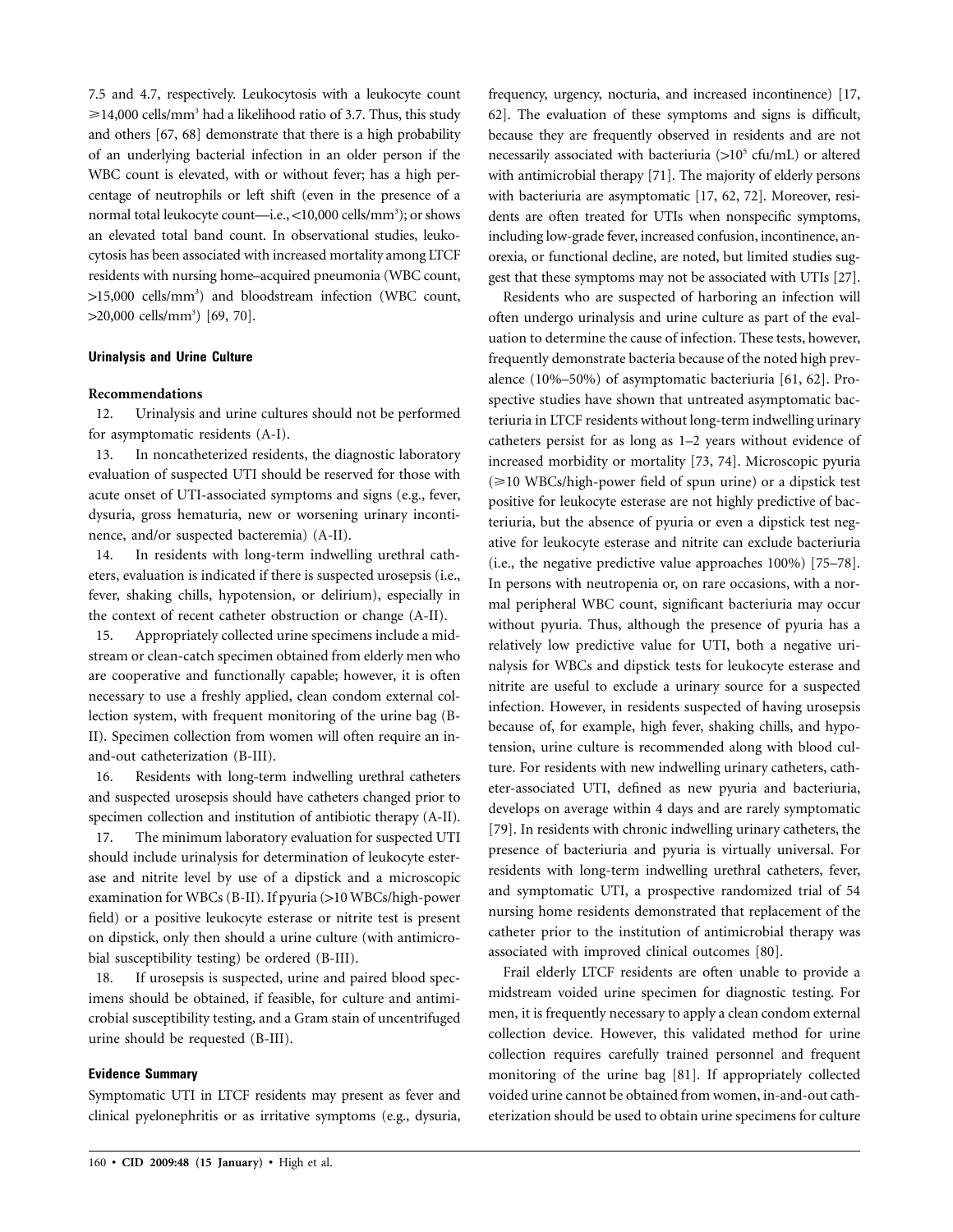[62]. The benefit of antimicrobial or antiseptic coated catheters in LTCF residents has not been directly assessed.

# **Blood Culture**

#### **Recommendation**

19. In a study of older adult nursing home residents, blood cultures were demonstrated to have a low yield and rarely to influence therapy; thus, they are not recommended for most residents of LTCFs (B-II) (note: this may not apply to all types of residents or all types of LTCFs). Blood cultures may be appropriate for residents in whom bacteremia is highly suspected and if the LTCF has quick access to laboratory facilities, adequate physician coverage to respond to positive culture results, and a capacity to administer parenteral antibiotics.

# **Evidence Summary**

Bacteremia is documented infrequently in LTCFs, with an incidence of 5–40 episodes per 100,000 resident-days [82]; the proportion of infections complicated by secondary bacteremia in this setting is ∼6% [83]. These rates were documented primarily in large LTCFs (often associated with Veterans Affairs medical centers) with full-time medical staff and 24-h on-site physician coverage; there are no comparable studies reported from the more representative smaller proprietary or the notfor-profit community-based LTCFs.

As expected, the most frequent sites of infection with LTCFacquired bacteremias are as follows: the urinary tract (50%– 55%), the respiratory tract (10%–11%), skin or soft tissue (∼10%), intra-abdominal foci (∼5%), infected intravenous catheters (∼3%), and unknown site (15%–22%) [83]. The overall mortality rates associated with bacteremia in LTCF residents range from 18% to 50%; the highest rates are for patients with bacteremic pneumonia [70, 83, 84]. Despite appropriate therapy, ∼50% of deaths occur within 24 h after the diagnosis of bacteremia [83].

In retrospective studies, nonspecific symptoms, such as lethargy, confusion, falls, abdominal pain, nausea, vomiting, and incontinence, are frequently noted in older persons at the onset of documented bacteremia [85]. Fever  $(\geq 100^{\circ}$ F [ $\geq 37.8^{\circ}$ C]) is usually present in bacteremic older persons; in 1 series, however, ∼15% of older persons had "afebrile" bacteremia, including many of the nosocomial bacteremias for which they were already receiving antimicrobial therapy [68]. In a prospective study, older patients in a geriatric hospital had predictors of bacteremia, with higher relative risks (3.4–15.7) than was noted for nonbacteremic older patients. These predictors were: fever (temperature,  $> 101.3^{\circ}F$  [ $> 38^{\circ}C$ ]), in community-acquired cases only; bladder catheter removal, in hospital-acquired cases only; and shaking chills, shock, total band neutrophil count  $\geq 1500$ cells/mm<sup>3</sup>, and lymphocyte count <1000 cells/mm<sup>3</sup> in both groups [86]. A prospective observational study of elderly adults

(3% of whom were from LTCFs; C. L. Chen, personal communication) with bloodstream infection found that, although the elderly persons were less likely to present with fever or tachycardia, they were more likely to have acute renal failure or respiratory failure, compared with younger adults (age,  $<$  65 years) [87]. Other studies, using case-control methods in hospital and emergency department settings, however, have also noted that older bacteremic patients have fewer symptoms or signs than do younger bacteremic patients and that clinical indicators alone are unreliable predictors of bacteremia in older patients [88, 89]. In a retrospective study of 166 cases of nursing home–acquired bloodstream infection among patients who were subsequently hospitalized, predictors of mortality were pulmonary source of infection, hypotension, and leukocytosis (leukocyte count,  $>20,000$  cells/mm<sup>3</sup>) [90].

Blood cultures could potentially be helpful in establishing a definitive microbiologic diagnosis in LTCF residents with selected conditions, such as (1) suspected polymicrobial bacteremia in older residents with probable urosepsis and long-term indwelling urethral catheters or in those with infected pressure ulcers [59], (2) suspected urosepsis when polymicrobial bacteriuria is present [59], or (3) suspected pneumonia (or other suspected bacterial infections) when the resident appears ill enough to warrant hospitalization but will be cared for in the LTCF [37]. Blood samples should be obtained for cultures prior to transfer to an acute care facility, if feasible. Although obtaining blood samples for culture within 24 h after presentation has been associated with improved 30-day survival in community-acquired pneumonia [90], there are no comparable studies in LTCFs. However, because of the high mortality rates within 24 h after onset and because 50% of deaths among nursing home residents with positive blood culture results occur within the first 3 days after onset, it is doubtful that blood cultures would significantly impact mortality risk for most nursing home residents, and they would provide little opportunity for starting or adjusting effective antimicrobial therapy [70, 91]. Blood cultures may be appropriate if the LTCF has quick access to laboratory facilities, adequate physician coverage to respond to positive culture results, and capacity to administer parenteral antibiotics.

#### **Pneumonia Evaluation**

If pneumonia is clinically suspected and resources are available, the following diagnostic studies should be performed.

# **Recommendations**

20. Pulse oximetry should be performed for residents with respiratory rates of >25 breaths/min, to document hypoxemia (oxygen saturation,  $\langle 90\% \rangle$  in residents with suspected pneumonia and to guide transfer to an acute care facility pending the resident's or family's wishes (B-II).

21. Chest radiography should be performed if hypoxemia is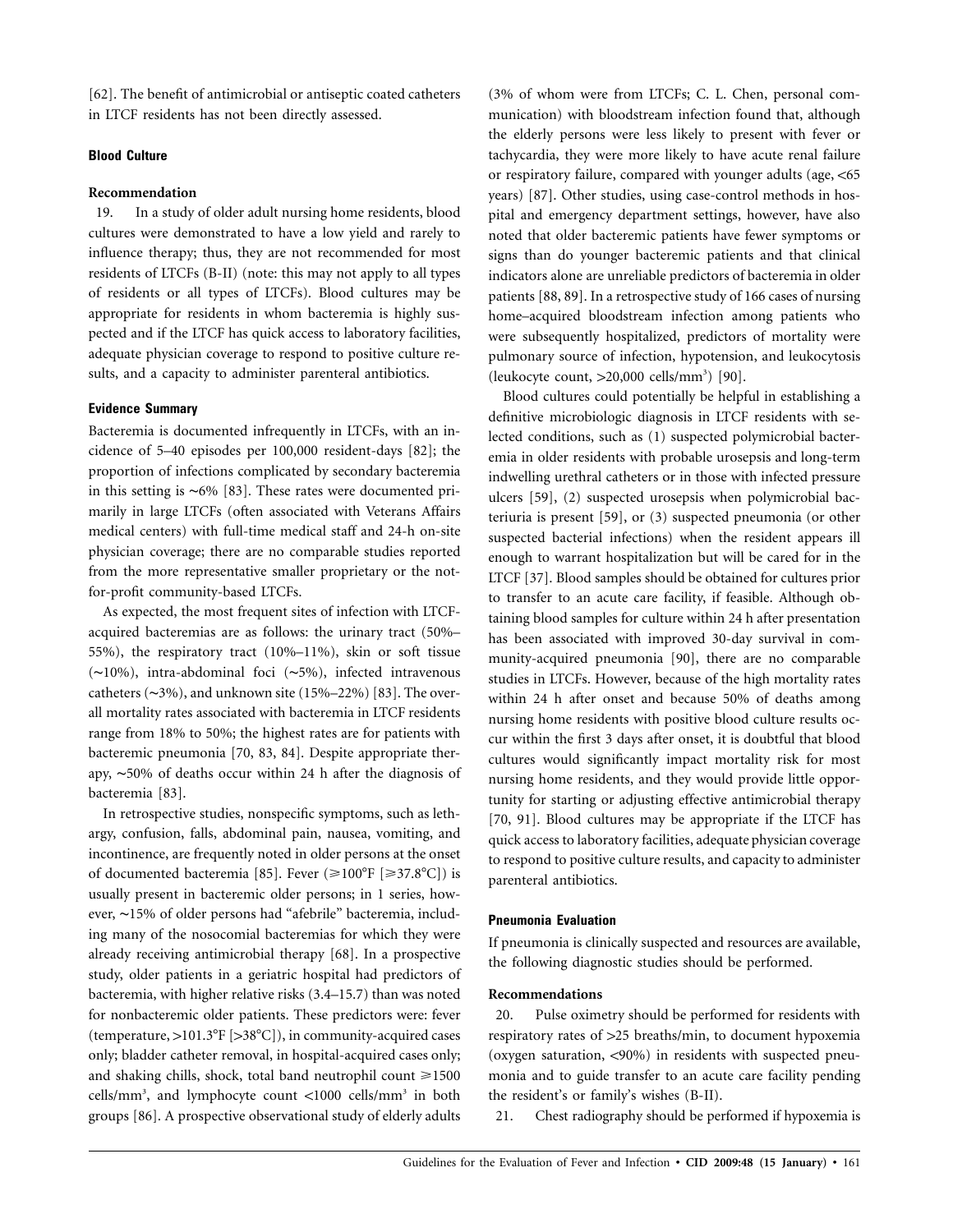documented or suspected, to identify the presence of a new infiltrate compatible with acute pneumonia and to exclude other complicating conditions (e.g., multilobe infiltrates, large pleural effusions, congestive heart failure, or mass lesions) (B-II).

# **Evidence Summary**

*Pulse oximetry.* Hypoxemia (arterial oxygen partial pressure,  $<$  60 mm Hg) is one of the important indicators in the Pneumonia Prognosis Index of acute severity and short-term mortality for patients with community-acquired pneumonia, which included residents with LTCF-acquired pneumonia [92]. This index has been further validated in nursing home populations [93]. In a prospective cohort study of risk factors for 30-day mortality in nursing home residents with lower RTI, oxygen saturation of <90% was associated with higher mortality rate in bivariable analysis but was not part of a multivariate prediction model. However, the oxygen saturation value was missing in the majority of cases evaluated; this may have affected its significance in a multivariate model [32]. More recently, oxygen saturation of <90% was a strong predictor of hospitalization but was not significantly associated with mortality in a nested cohort study of nursing home pneumonia in residents of 9 Ontario, Canada, nursing homes [94]. Hypoxemia is a predictor of impending respiratory failure requiring intensive care unit admission [95]. Impending respiratory failure can be suspected at the bedside if the patient has a respiratory rate of 125 breaths/min, and it can be confirmed by an oxygen saturation of <90% on pulse oximetry, as advised in the recent modification and validation study of the Pneumonia Prognosis Index in nursing home residents [93]. Finally, in febrile nursing home residents, pulse oximetry may also assist in differentiating pneumonia from other infectious processes. A case-control study comparing nursing home residents with pneumonia versus residents with other infections found that an oxygen saturation of <94% had a sensitivity of 80%, specificity of 91%, and positive predictive value of 95% for diagnosis of pneumonia [96].

*Chest radiographs.* An abnormal chest radiograph demonstrating a new infiltrate compatible with pneumonia is often considered to be the most reliable method of diagnosing suspected LTCF-acquired pneumonia [18, 25, 28, 45, 51]. More recently, radiographic diagnosis of pneumonia in nursing homes was associated with both death and hospitalization [94]. However, practice patterns in LTCFs show considerable variability with respect to performing chest radiographs, ranging from 20% to 35% in community-based nursing facilities [45, 51, 64] to as high as 85% in university medical center–affiliated nursing facilities [97].

Although most LTCFs have contract services to provide chest radiography, several problems remain, including (1) the inability of frail older persons to maintain a stationary, upright

sitting position; (2) the relatively poor quality of portable radiography techniques (compared with standard techniques using the posterior-to-anterior projection); and (3) a lack of availability of previous films for comparison. Despite these concerns, evidence of acute pneumonia is present on 75%–90% of chest radiographs obtained for residents with suspected LTCF-acquired pneumonia [45, 97]. However, there are no prospective trials evaluating the impact of chest radiography on outcomes of LTCF-acquired pneumonia.

The clinical diagnosis of pneumonia can be exceedingly difficult [98]. Excluding bacteremia from all sources, pneumonia is the only infection that is an important contributor to mortality for residents in LTCFs [82]; thus, it is important to document this serious condition by chest radiography whenever possible. Moreover, the chest radiograph may demonstrate other high-risk conditions (e.g., multilobe infiltrate, congestive heart failure, large pleural effusions, and mass lesions) that should warrant considering for transfer to an acute care facility, depending on the wishes of the resident or their family or caregiver.

*Respiratory secretions.* The diagnosis of suspected pneumonia in LTCF residents is usually based on clinical criteria alone (e.g., fever, tachypnea [125 breaths/min], and new or increased cough with purulent respiratory secretions) [44]. Retrospective studies of nursing-facility practices indicate that sputum examinations are ordered for only 5%–10% of residents with the diagnosis of pneumonia [51, 97]. Even in carefully performed prospective studies of radiographically confirmed LTCF-acquired pneumonias, using recommended methods for screening prior to culture of expectorated sputum, sputum samples are obtained from  $\langle 30\%$  of residents [28]; when sputum is obtained,  $\langle 50\%$ of specimens demonstrate <25 squamous epithelial cells/lowpower field on microscopic examination of Gram-stained specimens [99]. In addition, the single-most frequent causative agent (∼35%) is "mixed flora" (i.e., 2 respiratory pathogens or normal throat flora only) [100]. No prospective studies have been done to determine whether a more rigorous microbiologic study of respiratory secretions will lead to improved outcomes (i.e., cure, a reduced number hospital transfers, or a patient still alive 30 days after diagnosis of pneumonia). In a retrospective study of 99 nursing home–acquired pneumonias in a single large nursing home with on-site bacteriology testing facilities, only 14 adequate sputum samples were obtained. Although the overall 30 day mortality rate for the cohort was 10%, none of the residents from whom a sputum sample was obtained died within 30 days, suggesting that the ability to obtain sputum may actually be a marker for better outcomes or higher functional status [101].

*Urinary antigen testing.* There are few specific data on LTCF residents regarding the performance characteristics of urinary antigen testing to detect *Streptococcus pneumoniae* or *Legionella pneumophila* (serogroup I), the 2 pathogens for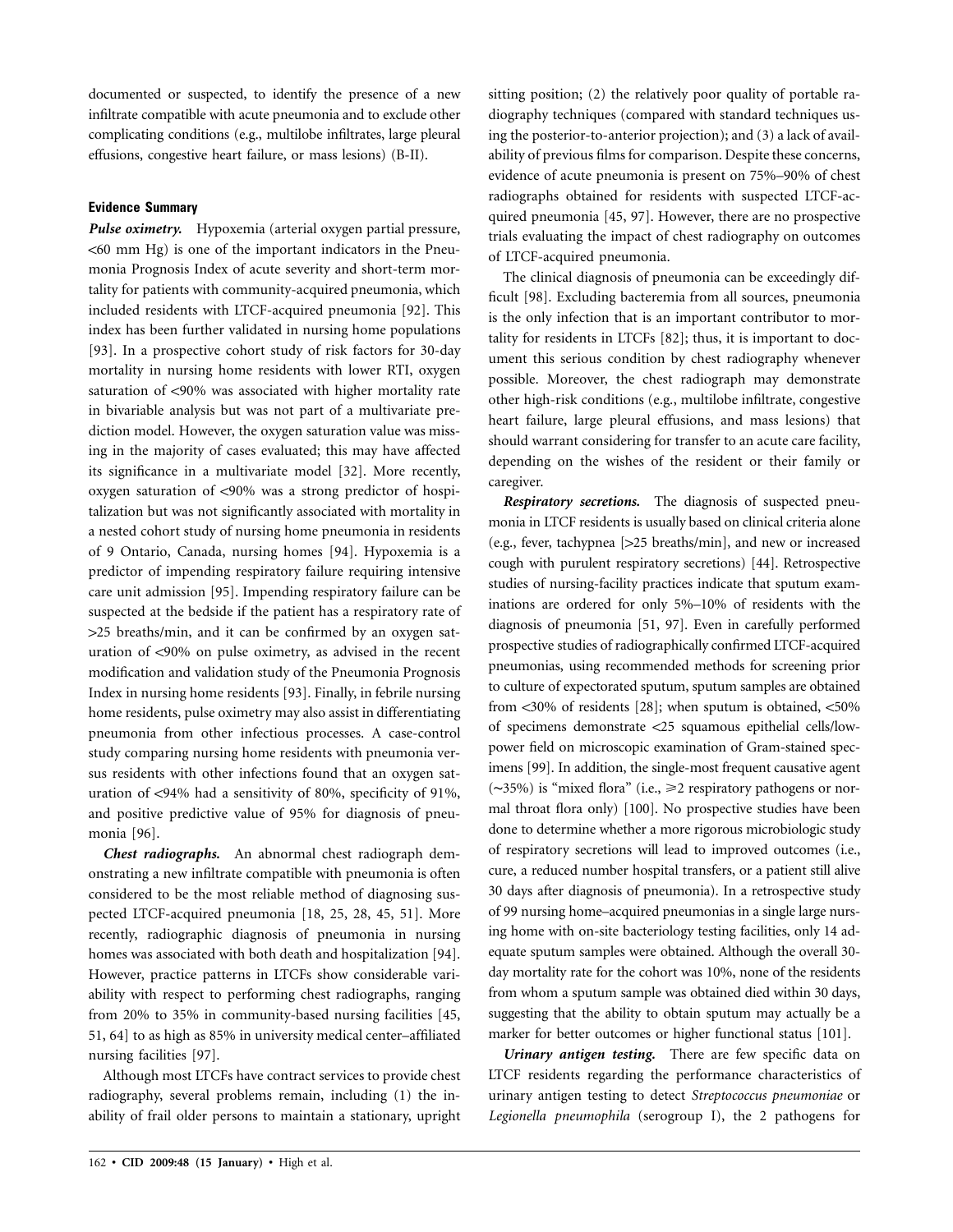which US Food and Drug Administration–approved test kits are available. Thus, specific recommendations cannot be provided. However, the tests may be useful in LTCF residents in selected circumstances, particularly if sputum specimens cannot be obtained. Older adults have been included in studies of hospitalized patients with pneumonia. The sensitivity of urinary antigen testing for *S. pneumoniae* in those studies was ∼75%, whereas the specificity approached 90%. Performance characteristics are similar for *L. pneumophila,* but it is important to recognize that only serogroup I is detected by this test, and the sensitivity may be lower for nosocomial legionellosis (and, by implication, perhaps also in LTCF residents), even when illness is caused by serogroup I [102]. Several studies have examined the utility of *Legionella* urinary antigen tests in outbreak settings and for diagnosis of legionellosis in regions where it is highly endemic (e.g., western Pennsylvania). The proportion of LTCFassociated cases of pneumonia caused by *L. pneumophila* ranged from 0% to 6.5%; thus, the organism is relatively rare even in areas in which community-acquired legionellosis is common. It is likely that *Legionella* urinary antigen testing would prove to be most useful in LTCF outbreaks of pneumonia due to unclear etiology [103].

#### **Respiratory Viral Infection Evaluation**

#### **Recommendation**

22. At the onset of a suspected respiratory viral infection outbreak, nasopharyngeal wash or swab samples obtained from the throat and nasopharynx (combined with refrigerated viral transport media in a single tube) should be obtained from several acutely ill residents for transport to an experienced laboratory for virus isolation and rapid diagnostic testing for influenza A virus and other common viruses (A-III).

#### **Evidence Summary**

Influenza is the most serious viral respiratory infection for older persons; clusters or outbreaks of influenza occur frequently in LTCFs, with attack rates ranging from 20% to 70%. During outbreaks, complication rates among unvaccinated residents of LTCFs are substantial, approaching 32% (range, 5–84%); 7% (range, 5%–42%) pneumonia, including pneumonia due to methicillin-resistant *S. aureus;* 4% (range, 3%–26%) hospitalization; and 4% (range, 0%–73%) death [104]. Recent studies suggest that the consequences of respiratory syncytial virus infection are just as severe in older populations [105–107].

The diagnosis of influenza and respiratory syncytial virus infection is frequently made on the basis of clinical and epidemiologic findings during a community outbreak. However, additional diagnostic efforts are warranted in LTCF outbreaks, because of the increased frequency of other respiratory viruses that can cause severe illness in this setting (e.g., parainfluenza

virus, metapneumovirus, coronaviruses, and rhinoviruses) [107, 108].

Of all the respiratory viruses mentioned, influenza virus is the most easily detected. In frail elderly patients, specimens for viral isolation by culture are best obtained by nasopharyngeal swab, because it is simpler to perform, with acceptable sensitivity, compared with nasopharyngeal wash [108, 109]. The swabs are combined in a single refrigerated tube containing viral transport media and are transported (preferably on ice and within 1–2 h after collection) to an experienced laboratory for viral culture and rapid diagnostic testing [108, 110]. However, not all LTCFs will find it feasible to obtain and transfer the specimens. Of all the respiratory viruses mentioned, influenza is the most readily isolated by culture technique, particularly if the specimen is obtained within 24–48 h after onset of clinical illness [108]. In general, rapid antigen testing for respiratory viruses in adults has been insensitive. For influenza, the sensitivity of rapid antigen tests has ranged from 40% to 80%, with specificity of  $\geq 85\%$  [108, 109]. However, confirmation of influenza in LTCFs by rapid testing assisted with decisions about isolation and initiation of antiviral prophylaxis, with significant reductions in duration of the outbreak and hospitalization costs [111]. Very sensitive and specific RT-PCR tests for multiple respiratory viruses are available but expensive [108, 109].

#### **Evaluation of SSTI**

#### **Recommendations**

23. Bacterial cultures should be performed only under select conditions. Surface swab cultures are not indicated for the diagnosis of most bacterial SSTIs (A-II), with the exception of conjunctivitis (B-III). Needle aspiration (only skilled physicians should perform this procedure) or deep-tissue biopsy to obtain samples for Gram stain and culture may be appropriate in special circumstances in which unusual pathogens are suspected, fluctuant areas suggest an abscess is present, or initial antimicrobial treatment has been unsuccessful (C-III).

24. If a pressure ulcer demonstrates poor healing and/or persistent purulent drainage, obtain deep specimens for culture of tissue and bone specimens at the time of surgical debridement or biopsy (B-II). MRI is the most sensitive imaging modality to detect osteomyelitis, but bone biopsy for histopathologic examination definitively confirms the diagnosis and is most useful in guiding antimicrobial therapy (A-III).

25. For suspected mucocutaneous fungal infection, a scraping can be performed for potassium hydroxide 10% preparation to verify the presence of yeast or dermatophytes (B-III). If mucocutaneous candidiasis is refractory to empirical treatment, culture can be performed for the detection of drug-resistant species (B-III).

26. For suspected herpes simplex or herpes zoster, skin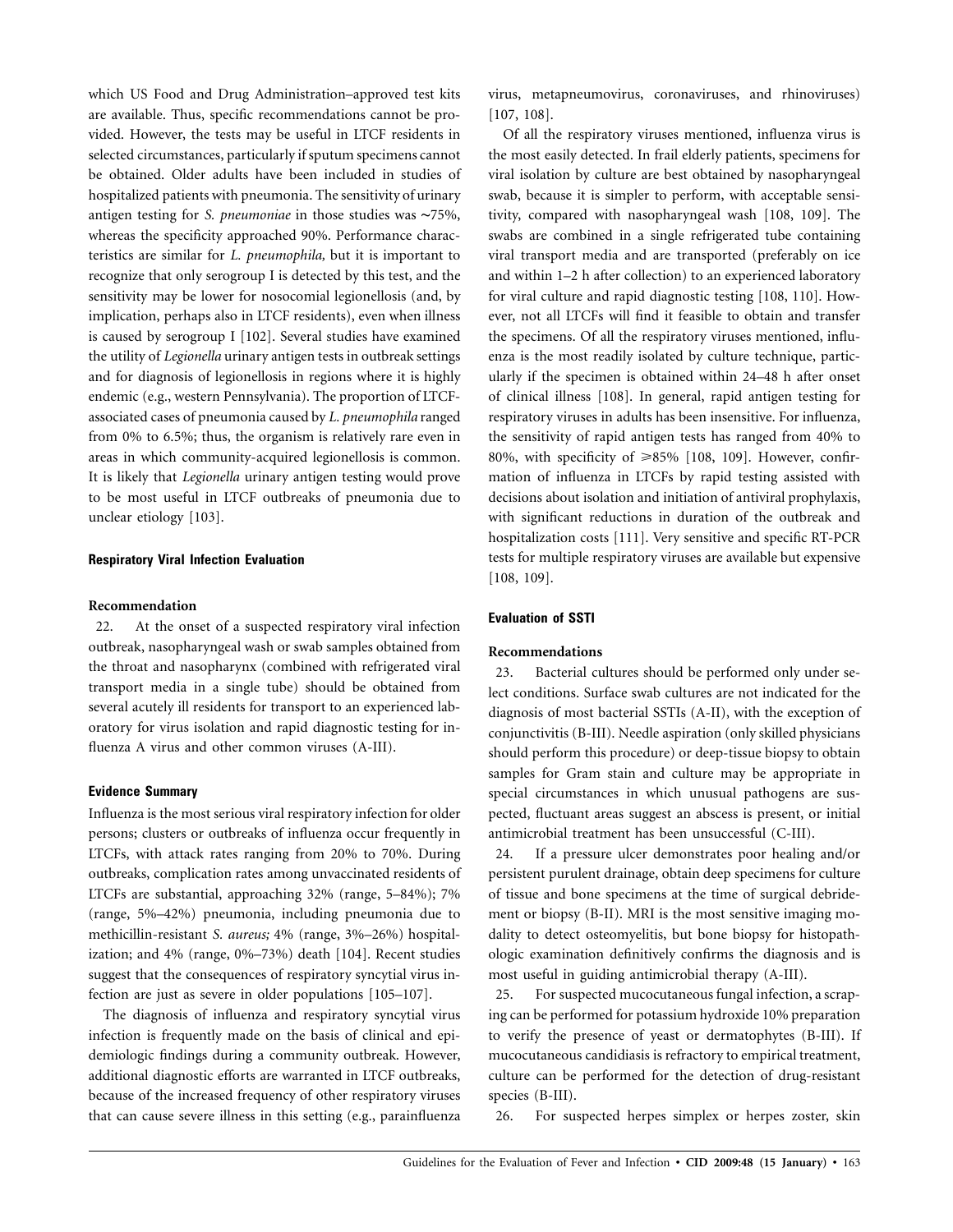scrapings may be examined for the presence of giant cells (Tzanck preparation) and/or sent for culture, immunofluorescent viral antigen studies, or PCR (A-III).

27. Scabies should be considered in any nursing home resident with a generalized rash that is unexplained. Diagnosis should be attempted by light microscopy demonstration of mites, eggs, or mite feces on mineral oil preparations of several scrapings (B-III). If proper diagnostic equipment is not available and if clinical experience with scabies is limited, consider consultation with a dermatologist to inspect or obtain scrapings from suspected persons (C-III).

# **Evidence Summary**

SSTI is the third most common infection seen in LTCFs; rates of 1%–9% and a prevalence of 0.9–2.1 cases per 1000 patientdays have been reported [112]. SSTI typically results when breaks in skin or mucosa occur as a consequence of physical trauma, maceration, pressure, or use of devices. Wounds may become secondarily infected with pathogens found among the resident's own endogenous flora or exogenously via the hands of personnel, from other residents, or by contact with contaminated environment or fomites.

Although bacteria are the most common causes of SSTI in LTCF residents, viruses, fungi, and parasites must also be considered. The 3 most common types of SSTI in LTCF residents include cellulitis, infected pressure ulcer, and scabies. Primary infections of skin and mucosa, reactivation of latent herpetic infection, ectoparasitic infection, and secondary infection of pressure ulcers also occur.

*Primary SSTI.* The primary SSTIs seen in LTCF residents include erysipelas, cellulitis, folliculitis, and impetigo. Primary infections of deep soft tissue involving fascia and muscle rarely occur and typically do so as part of an outbreak. Common bacterial etiologies of primary SSTI include *S. aureus* and  $\beta$ hemolytic streptococci, especially *Streptococcus pyogenes.* Diagnosis and treatment decisions are made primarily on the basis of clinical characteristics. When the presentation is atypical or the patient is not responding to empirical therapy, Gram stain and culture of pus, blister fluid, or deep-tissue specimens can be useful to confirm a bacterial cause and antimicrobial susceptibilities [113, 114].

*Secondary SSTI.* Twenty percent of nursing home residents will develop secondary infection of a pressure ulcer within 2 years after admission; 6% of those ulcers will become infected, at a rate of 1.4 infections per 1000 resident-days [115]. Infection of pressure ulcers is diagnosed primarily by clinical symptoms and signs. These local findings may range from nonhealing to overt presence of surrounding erythema, warmth, tenderness, and purulent discharge to presence of necrotic tissue and even crepitus [115–117]. Signs of systemic inflammation, such as fever and leukocytosis, may be absent. Suggested—although unvalidated—criteria for diagnosis of infected pressure ulcer include presence of purulent discharge plus  $\geq 4$  of the following characteristics: fever (temperature,  $\geq 38^{\circ}$ C), worsening mental or functional status, warmth, redness, swelling, localized tenderness/pain, or serous drainage.

The surfaces of pressure ulcers are always colonized with bacteria; thus, cultures of specimens obtained from superficial swabs cannot differentiate between colonization and infection. The utility of fine-needle aspiration and deep-tissue biopsy has been debated. Irrigation with saline and massage of the area followed by needle aspiration have been found to be very sensitive and specific in some studies; however, aspirates of clinically uninfected ulcers yield bacteria in 30% of instances. Correlations between swabs, aspiration, and deep-tissue biopsy specimen culture results have been poor. In general, deeper specimens are preferred for culture; however, positive culture results must be interpreted in conjunction with clinical and laboratory evidence that infection is present. Although a positive probe-to-bone test result has been shown to be predictive of osteomyelitis in patients with diabetes and lower-extremity ulcers, in pressure ulcers, the presence of exposed bone and of positive swab culture results is not diagnostic of osteomyelitis. Unfortunately, confirmation of osteomyelitis in pressure ulcers with exposed bone using histopathology, the gold standard for the diagnosis, yields positive results in only  $\langle 20\%$  of cases, perhaps because of sampling error. Imaging may also provide supporting evidence that osteomyelitis is present; MRI is the most sensitive (98%) and specific (89%) diagnostic method [115–117].

Most pressure ulcer infections are polymicrobial; aerobic gram-negative bacilli (e.g., *E. coli, Proteus* species, and *Pseudomonas* species), gram-positive cocci (e.g., streptococci and staphylococci), and anaerobic flora (e.g., bacteroides, peptostreptococci, and *Clostridium perfringens*) are found most commonly. Although blood cultures are not generally recommended for evaluation in nursing home–acquired infection, the presence of polymicrobial infection may provide supporting evidence that an infected pressure ulcer is the source [115– 117]. Most evaluations for acute osteomyelitis should be done in the acute care setting.

*Conjunctivitis.* Conjunctivitis is another common SSTI that occurs in 0.3%–3.4% of LTCF residents or at a rate of 0.1– 1.0 cases per 1000 resident-days [118]. Conjunctivitis is primarily defined as the presence of purulent exudate or new or worsening redness in 1 or both eyes for at least 24 h; allergy and trauma should be excluded. Ideally, treatment should be based on Gram stain results, culture results, and antibiotic susceptibilities of purulent discharge specimens obtained from the conjunctival sac. A cause may be established in  $<40\%$  of cases; most are due to *S. aureus, Moraxella catarrhalis, Haemophilus* species, epidemic strains of *S. pyogenes,* and, during outbreaks,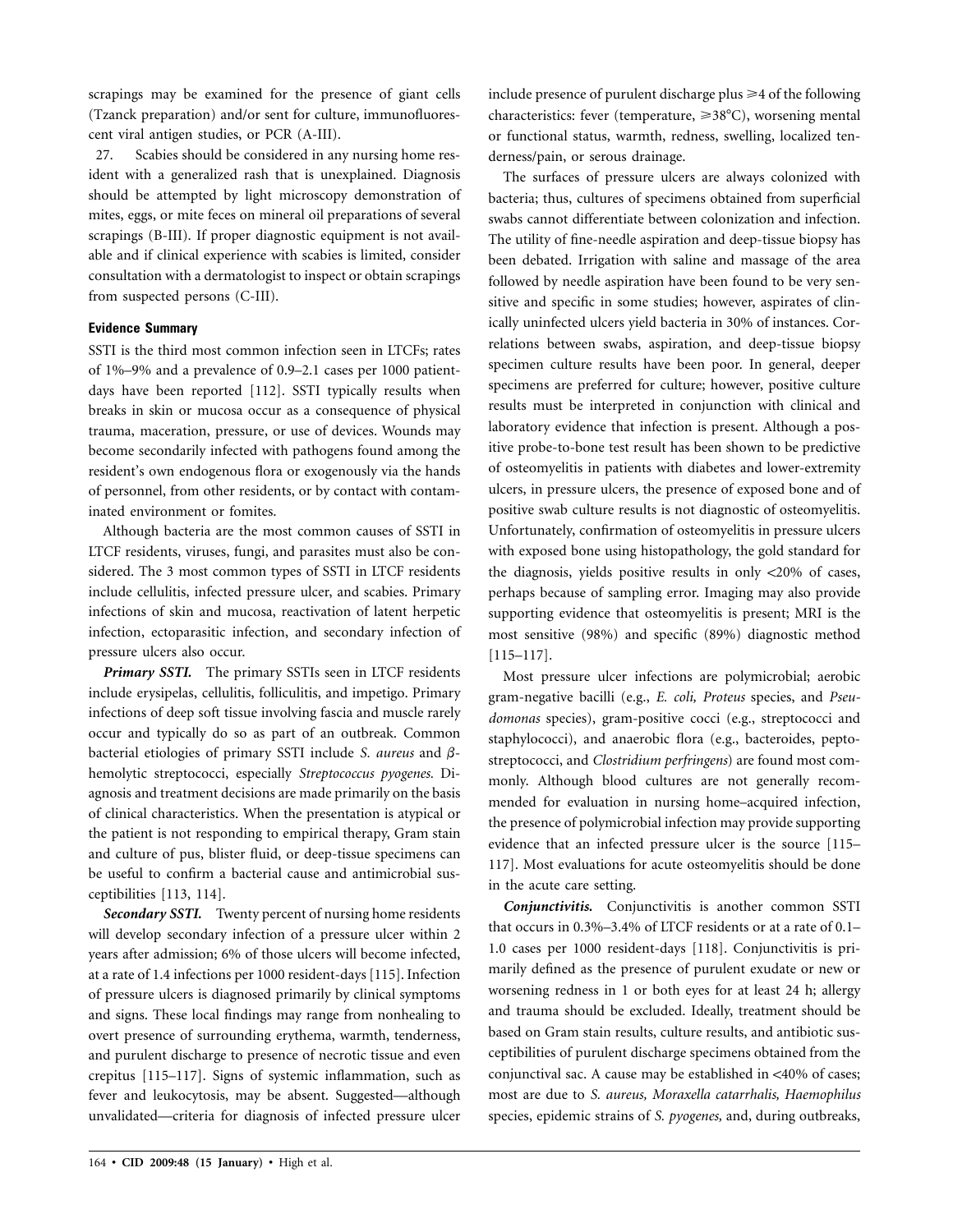adenovirus infection. Thus, therapy is often empirical, and close follow-up should be conducted for treatment failure.

*Mucocutaneous fungal infection.* SSTI may also result from the overgrowth of endogenous resident fungi in moist macerated skin and in association with use of antimicrobials and corticosteroids; infection with *Candida* species—typically *Candida albicans*—and dermatophytes may result. In one study, 84% of LTCF residents were colonized with yeast [119]. Mucocutaneuous candidiasis may present as thrush, denture stomatitis, chelitis, paronychia, and intertrigo. Dermatophyte infection may manifest as tinea corporis, tinea pedis, tinea cruris, and tinea ungium (onychomycosis). Microscopic examination of scrapings following digestion with 10% potassium hydroxide can confirm the presence of *Candida* species or dermatophytes [120]. If candidal infection fails to respond to empirical treatment, cultures and speciation of yeast should be performed. Azole-resistant *Candida glabrata* has been isolated with greater frequency from older adults with systemic fungal infection than from young adults [121], but there are no data for cutaneous disease.

*Mucocutaneous viral infection.* Reactivation of latent viral infection occurs with increasing age and waning immunity; 10,500–16,500 cases of herpes zoster occur in LTCF residents each year [114]. Herpes simplex virus infections typically present as vesicles or ulcerations involving nasolabial, genital, or rectal skin or mucosa. Reactivation of zoster presents as a painful vesicular rash typically in a dermatomal distribution. Presence of giant cells on Tzanck smear is diagnostic for herpes virus infection, and speciation between simplex and zoster can be confirmed by obtaining vesicle fluid specimens for immunofluorescence antigen testing, culture, or PCR. Differentiation between the 2 viral infections is important because of infection control issues and because of the increased doses of antivirals required for treatment of herpes zoster [114, 122]. The role of zoster vaccine in LTCF residents is undefined [123].

*Ectoparasitic infection.* Scabies *(Sarcoptes scabiei)* and lice *(Pediculus humanus capitus, P. humanus corporis,* and *Phthirus pubis)* are acquired by LTCF residents from other infected persons or contaminated fomites [124, 125]. The clinical presentation of scabies infection in nursing home patients can be atypical. Burrows, inflammatory changes in intertrigenous areas, and pruritis may be absent. Debilitated patients may present only with hyperkeratosis, papules, or vesicles [126]. Diagnosis of scabies is often made when the typical rash occurs in health care workers or visitors [114, 127]. Debilitated older adults are often heavily infested with scabies mites. Scabies outbreaks are usually suspected by the occurrence of  $\geq 1$  unexplained rash in residents [127]. Although it may be necessary to make the diagnosis on the basis of clinical findings alone, an incorrect diagnosis can often lead to pseudo-outbreaks, with widespread "psychogenic" scabies (itching but no skin lesions), especially among staff or family members. Therefore, once scabies is suspected, an etiologic diagnosis should be attempted in several residents or staff. Skin should be scraped 6 or 7 times with a scalpel, and examination of the scrapings under immersion oil by low-power microscopy readily detects mites, ova, and feces [125, 126]. Lice are typically found at the base of hair follicles (nits), in the scalp (head lice), or in the seams of clothing (body lice).

# **Evaluation of GI Infection**

# **Recommendations**

28. In the absence of an outbreak of GI illness, residents with symptoms of gastroenteritis consistent with small bowel infection and a stable clinical status should be evaluated before 7 days for volume assessment, but no laboratory evaluation is required unless the resident is severely ill or symptoms persist beyond 7 days. In such cases, presence of *Giardia* species and other protozoa should be examined in stool specimens (B-III).

29. If the resident exhibits symptoms of colitis (e.g., severe fever, abdominal cramps, and/or diarrhea, with or without blood and/or WBCs in the stool), initial evaluation for *C. difficile* should be performed, especially if the patient has received antibiotics within the previous 30 days. Submit a single diarrheal stool specimen to the laboratory for a *C. difficile* toxin assay. If diarrhea persists and if the assay result is negative, submit 1 or 2 additional stool specimens for the toxin assay  $(A-II).$ 

30. In a patient with symptoms of colitis but no history of antibiotic use within the previous 30 days and/or a negative *C. difficile* evaluation result, one should submit a stool sample for culture for isolation of the most frequent invasive enteropathogens (i.e., *C. jejuni, Salmonella* and *Shigella* species, and *E. coli* O157:H7) (A-II).

31. Local public health authorities should be consulted if rates of gastroenteritis or colitis exceed baseline thresholds in the facility (if these thresholds are known), if  $\geq 2$  cases occur at the same time in the same unit, or if a reportable pathogen is isolated (B-III).

32. Intra-abdominal infections and abscesses can occur in LTCF residents as a consequence of GI pathology. These complications are relatively uncommon but are associated with substantial morbidity and mortality; evaluation and treatment of possible abscesses should be performed in an acute care setting  $(B-III).$ 

#### **Evidence Summary**

*Gastroenteritis and diarrhea.* Gastroenteritis and diarrhea are the most commonly encountered GI infections in LTCF residents. Diarrhea may be attributable to increased susceptibility or exposure to pathogens. Increased achlorhydria and reduced intestinal motility with age may allow the organism to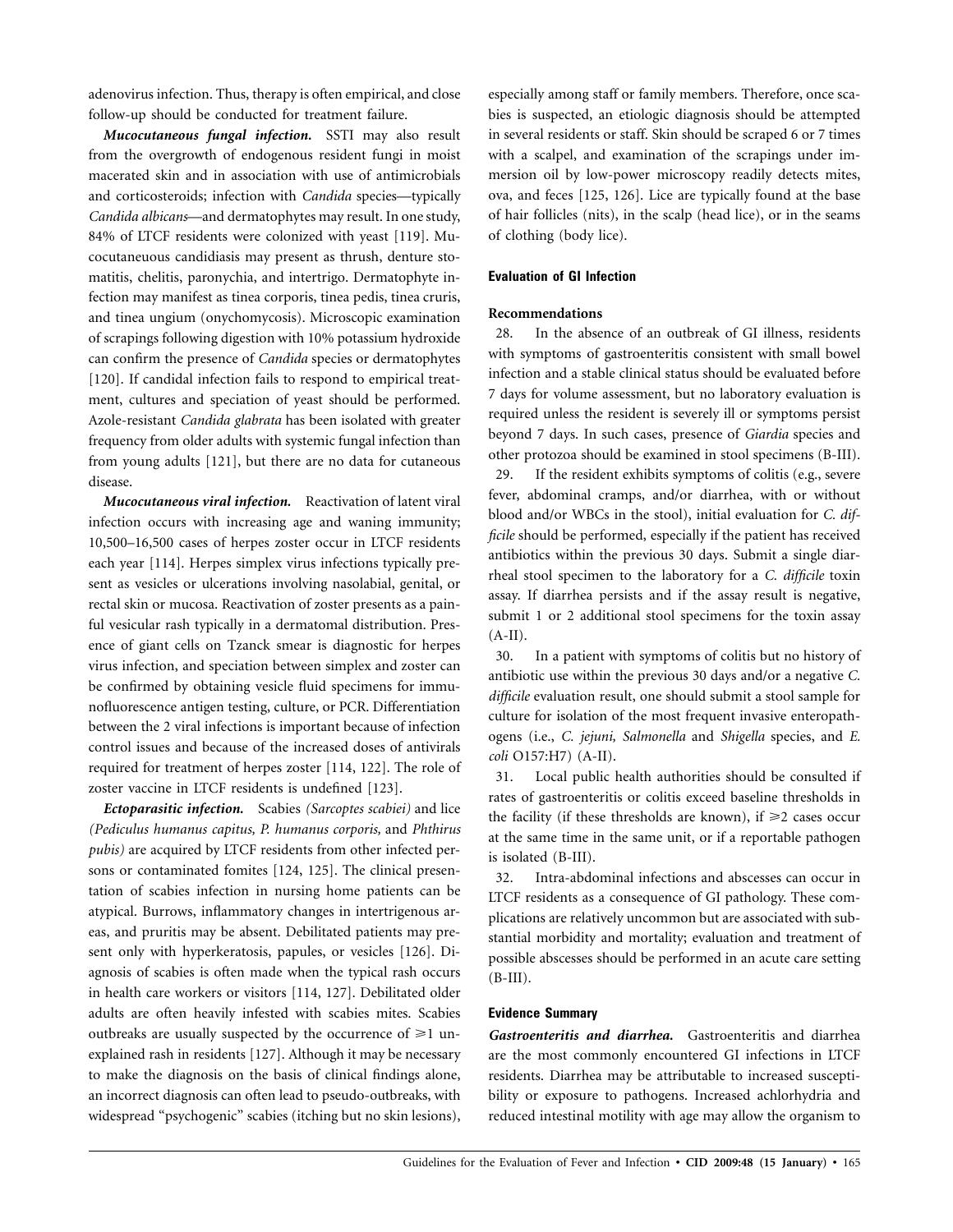survive in the stomach with slowed egress from the GI tract. Many medications and underlying diseases affect gastric acidity and slow gut motility in aged persons. Enteric pathogens may be acquired from environmental sources, direct contact with infected residents and hands of personnel, and ingestion of contaminated food and water. Visits by children and animals have also been associated with outbreaks. Devices such as feeding tubes or thermometers may provide an efficient means to introduce pathogens directly into the GI tract [128, 129].

Although the exact incidence of infectious diarrhea in LTCF is not known, numerous outbreaks reported from individual facilities suggest that the problem is common. It has been estimated that one-third of nursing home residents will have an episode of diarrhea annually. More than one-half of all diarrheal deaths involve adults aged  $\geq$  74 years; one-third of these deaths occur in LTCF residents [128, 129].

Gastroenteritis and diarrhea can be caused by the organism itself or by the elaboration of toxins. Causes of diarrhea in the LTCF may be bacterial, viral, or, less commonly, parasitic. A commonly used case definition of diarrhea includes the presence of  $\geq 3$  watery, loose, or unformed stools per day for  $>48$ h. In general, GI infection can be classified by the organ involved. Infection of the small bowel or gastroenteritis is most commonly associated with mid abdominal pain and large-volume watery stools; blood and pus in stool are rare. Typical small bowel pathogens include viruses and the protozoa *Giardia lamblia* and *Cryptosporidium* and *Cyclospora* species [130, 131].

In contrast to upper GI tract disease, infection of the large bowel is associated with lower abdominal or rectal pain; mucosal ulcers, blood, and fecal leukocytes or stool lactoferrin may be present. Causes of large-bowel infections described in LTCFs include *C. difficile,* toxigenic enterohemorrhagic *E. coli, Shigella* species, *Salmonella* species, *Campylobacter* species, *Yersinia* species, and *Entamoeba histolytica*. *Campylobacter, Yersinia,* and *Salmonella* species also cause disease in the terminal ileum [130, 131].

*Infections of the small intestine/gastroenteritis.* Viruses account for the majority of outbreaks of gastroenteritis that typically occur in the winter time in association with vomiting, respiratory symptoms, and headaches [129]. Viral causes, such as norovirus, calciviruses, adenoviruses, enteroviruses, and rotavirus infections, are common. Viral diarrheas resolve with supportive treatment. Diagnosis is generally not required unless there is a prolonged outbreak that does not resolve with appropriate isolation techniques. Most new laboratory methods rely on the detection of viral antigens in stool by RT-PCR or enzyme immunoassay [131].

Norovirus, a particularly prevalent and highly contagious agent, deserves specific comment for several reasons. First, fatal cases of norovirus infection occur the majority of the time among LTCF residents [130]. Second, very small numbers of virus particles are infectious and can be transmitted by direct contact, by fomites, or by aerosolization during vomiting. This mandates stringent infection control procedures [132]. Third, as with *C. difficile* (see below), alcohol hand preparations may not completely inactivate the organism, and vigorous handwashing with soap, friction, and running water is still preferred [133].

Enterotoxin-producing foodborne strains of *Bacillus cereus, C. perfringens,* and *S. aureus* have caused epidemics of nausea and vomiting in nursing homes. The diagnosis of infection is made solely on the basis of the abrupt onset of nausea, vomiting, abdominal cramps, and diarrhea within 1–72 h after ingestion of suspect foods in multiple patients. Fever and inflammatory signs are lacking, and the episodes resolve in 24–48 h with supportive care [129, 134].

The parasites *G. lamblia* and *Cryptosporidium parvum* have been identified less often in association with contaminated food and water and with child-care programs [129, 135]. Diagnosis of infection with these organisms by antigen detection is more sensitive than examination of stool specimens for trophozoites and for cysts [136, 137]. Standard examinations of stool specimens for ova and parasites do not include the acid-fast staining required to detect *Cryptosporidium, Cyclospora,* or *Isospora* species [138].

**C. difficile** *infection. C. difficile* is the most common readily identifiable cause of infectious diarrhea in LTCF residents [129, 139, 140]. Most other diarrheal pathogens are identified only after an outbreak is suspected. Rates of asymptomatic *C. difficile* colonization in LTCFs approach 10%–30% [140], in part because of decreases in protective antibody to toxin A with increasing age [139]. Rates of symptomatic infection appear to be highest in subacute and rehabilitative units, especially after recent admission from a hospital [140]. Under the selective pressure of antibiotics, growth of toxin-producing *C. difficile* occurs, with resulting diarrhea. One-third of nursing home residents already colonized with *C. difficile* will acquire symptomatic *C. difficile*–associated diarrhea within 2 weeks after receiving antibiotic therapy [139], highlighting the need to avoid unnecessary antibiotic use in this cohort. Alcohol preparations used for hand sanitizing in hospitals and LTCFs do *not* inactivate the spores of *C. difficile;* thus, strict handwashing (which mechanically removes the spores) is recommended after caring for patients with *C. difficile* illness. Nosocomial transmission of *C. difficile* by person-to-person contact is now well recognized in institutional settings such as LTCFs. Therefore, outbreaks of diarrhea in LTCFs should prompt consideration of *C. difficile*–associated diarrhea as the diagnosis [140, 141].

Clinical manifestations of *C. difficile* infection range from mild diarrhea to pseudomembranous colitis to toxic megacolon. Recent *C. difficile*–associated diarrhea strains are clearly associated with increased incidence and severity of disease in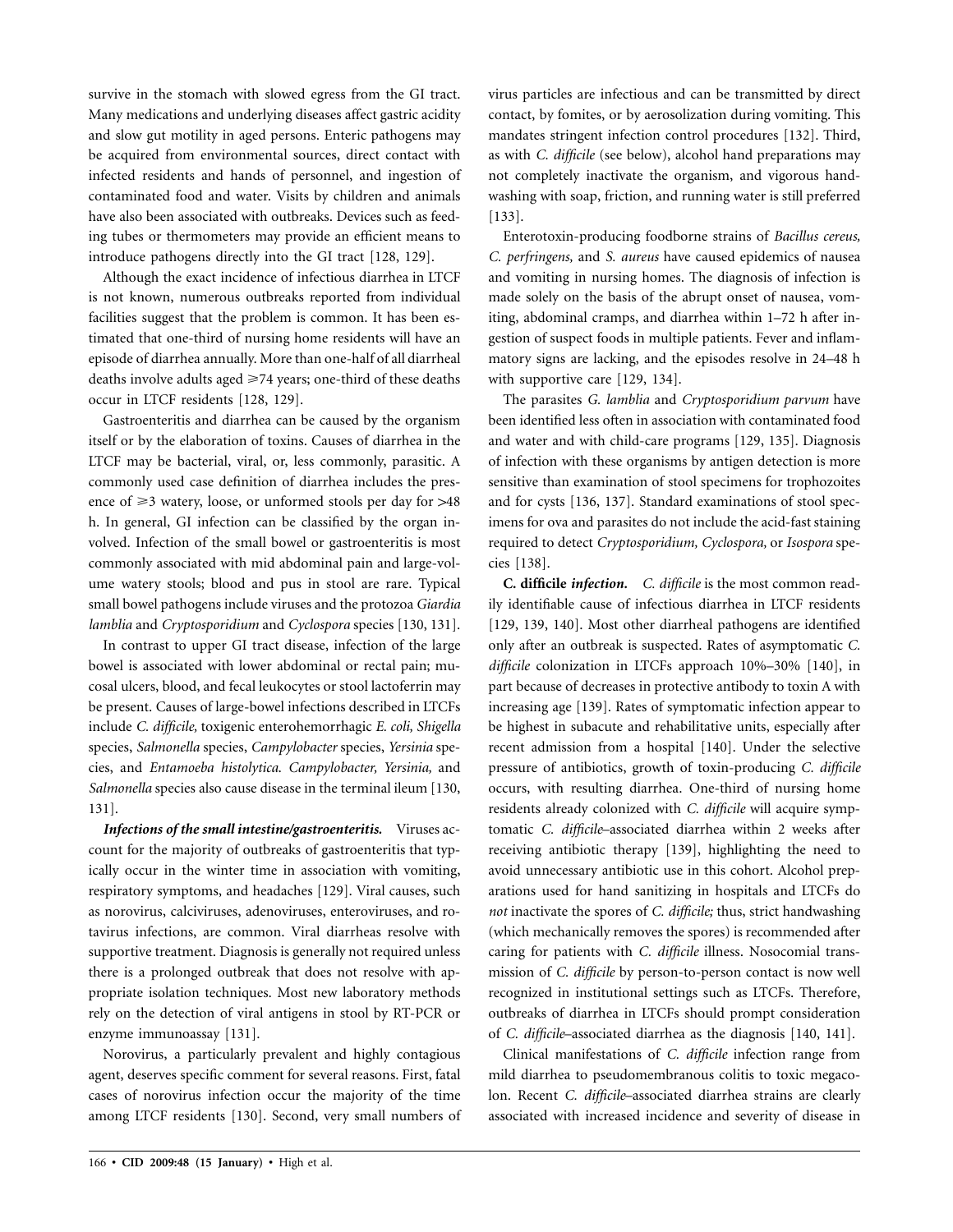the older adult, leading to increased rates of hospitalization, intensive care, surgical intervention, and death [141].

The diagnosis of *C. difficile* should be strongly considered if the patient has received antibiotics or chemotherapy in the previous 4–6 weeks and for any older patient with severe leukocytosis (>30,000 cells/mm<sup>3</sup>), even in the absence of abdominal pain, diarrhea, or recent antibiotic use. An EIA positive for toxins A or B in diarrheal stool specimens is diagnostic. Toxin assays are 60%–90% sensitive and 75%–100% specific for detection of the organism, particularly if multiple specimens are tested. Stool cultures are not performed for patients without diarrhea, because *C. difficile* is part of normal GI flora. Sigmoidoscopy is less useful than assays for detection of toxin in stool specimens, because not all cases of *C. difficile* infection have pseudomembranes, and isolated right-side disease can be missed [139]. Patients with signs of ileus or peritonitis should be transferred to a hospital for urgent imaging by CT and monitoring, if appropriate.

*E. coli* 0157:H7 and other Shiga toxin–producing enterohemorrhagic strains have been associated with foodborne outbreaks of bloody diarrhea without fever and hemolytic uremic syndrome [142]. Diarrhea due to toxigenic strains of *E. coli* is diagnosed primarily with an assay of Shiga toxin or the presence of colorless colonies on Sorbitol-MacConkey agar cultures of stool specimens [128].

Diarrhea due to invasive pathogens, such as *Salmonella, Shigella,* and *Campylobacter* species, have been associated with fever and prominent inflammatory signs, in addition to bloody stool, and are readily diagnosed by stool culture [129]. Rarely, parasites such as *Entamoeba histolytica* have been identified as a cause of bloody diarrhea in this setting [129].

*Intra-abdominal infection and abscesses.* Complications of biliary tract and GI disease, such as appendiceal, hepatic, and diverticular abscesses, are uncommon but should be considered in febrile, older LTCF residents. The manifestations of these infections in this population are atypical, with a resulting delay in treatment and increased morbidity and mortality. Fever and focal findings on physical examination may be lacking, leading to perforation, abscess formation, and death [143].

Compared with young adults, rates of diverticulitis and cholecystitis increase several-fold among older persons [143, 144]. Leading causes of intra-abdominal infections in older adults include appendicitis (28%), diverticulitis (28%), cholecystitis (12%), cholangitis (12%), and intraabdominal abscess (9%) [143]. Appendicitis is less common with aging but accounts for 15% of surgical emergencies among persons in this age group [144]. Intra-abdominal abscess is also a leading diagnosis in older adults with fever of unknown origin. Evaluation for these infections should be considered to be a medical emergency that requires admission to an acute care facility.

# **VII. HOW SHOULD A SUSPECTED OUTBREAK OF A SPECIFIC INFECTIOUS DISEASE BE INVESTIGATED IN LTCFS?**

# **Recommendation**

33. During a possible outbreak of infection, testing of residents, regardless of advanced directive status, may be warranted for diagnostic and infection-control purposes for the protection of other residents and staff (B-III).

#### **Evidence Summary**

Although a broad description of outbreak investigation is beyond the scope of these guidelines, LTCFs commonly experience outbreaks of disease above endemic levels (i.e., epidemics). The role of the LTCF physician is to recognize an outbreak; to take immediate action regarding isolation, if required; and to notify the medical director and infection-control practitioner or appropriate authorities (e.g., local public health department or the Centers for Disease Control and Prevention) for further assistance, if needed [145, 146]. Importantly, testing of LTCF residents, even those with advanced directives prohibiting such measures in their own care, may be done when the goal is to benefit the community of the LTCF [54]. To facilitate early recognition of an outbreak, facilities should monitor their baseline infection rates using standard definitions.

The following initial steps should be initiated in recognizing an outbreak:

- Confirm the diagnosis of disease in the index patient.
- Decide and define key variables to study (before chart review) and involve a multidisciplinary team in planning the study.
- Derive a uniform case definition to be used in chart review and patient evaluation.
- With use of the case definition, perform a chart review and prospectively observe newly suspected cases.
- Plot an epidemic curve (number of cases over time) that includes a sufficient pre-epidemic period to establish that an outbreak truly exists.
- Determine whether the outbreak is a "pseudo-outbreak" (presence of positive laboratory results in the absence of clinical disease) that is now recognized because of a change in surveillance, laboratory and/or specimen collection methods, or altered procedures rather than a true increase in the number of cases.
- Review the relevant literature.
- Inform appropriate administrative personnel (director of nursing or department heads) of isolation procedures, if required.
- Seek assistance from local epidemiology personnel in the health department, the Centers for Disease Control and Prevention, or a hospital.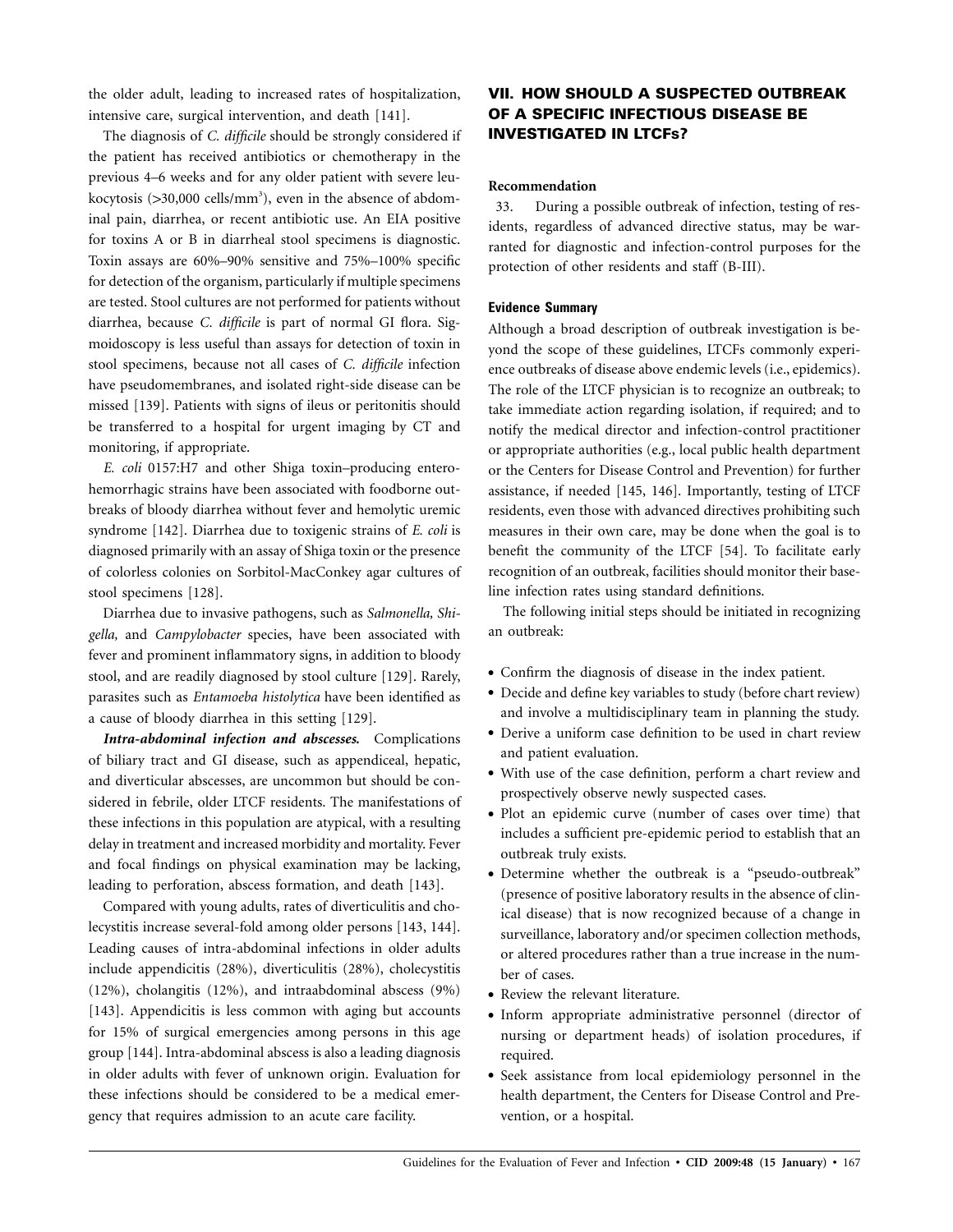#### **PERFORMANCE MEASURES**

1. In LTCF residents suspected of having an infection, the temperature, pulse, blood pressure, and respiratory rate should be obtained by nursing home/facility personnel within 30 min.

2. In LTCF residents suspected of having an infection and in whom no prior advance directive prohibits further evaluation, a CBC count, including peripheral WBC count and differential cell counts, should be performed within 12–24 h (or sooner if the patient is seriously ill), consistent with local standards of practice.

#### **Acknowledgments**

The Expert Panel wishes to express its gratitude to Jennifer Padberg for outstanding assistance throughout the review process and to Drs. Robert A. Bonomo, Keith S. Kaye, Lona Mody, and Robert J. Schreiber for their thoughtful review of earlier drafts of the guideline.

*Financial support.* Support for this guideline was provided by the Infectious Diseases Society of America.

*Potential conflict of interest.* K.P.H. has received research grants from Cubist Pharmaceuticals, Atlantic Philanthropies, Optimer, Viropharma, John A. Hartford Foundation, and Astellas Pharma; has served on the advisory board of Merck & Co and on the Board of Directors of the American Board of Internal Medicine; and served on the speakers' bureaus of Merck & Co. and Wyeth. S.G. serves as a consultant for GlaxoSmithKline, The Wellcome Trust, Merck & Co., Wyeth, and Sanofi-Aventis and is contracted through the Quality Partner of Rhode Island as the Clinical Director of Long Term Care Quality Improvement Organization Support Center. T.T.Y. is editor-in-chief of *The Journal of the American Geriatrics Society.* All other authors: no conflicts.

#### **References**

- 1. Field MJ, Lohr KN, eds. Institute of Medicine Committee to Advise the Public Health Service on Clinical Practice Guidelines, clinical practice guidelines: directions for a new program. Washington, DC: National Academy Press, **1990**.
- 2. Canadian Task Force on the Periodic Health Examination. The periodic health examination. Can Med Assoc J **1979**; 121:1193–254.
- 3. Bentley DW, Bradley S, High K, Schoenbaum S, Taler G, Yoshikawa TT. Practice guideline for evaluation of fever and infection in longterm care facilities. Clin Infect Dis **2000**; 31:640–53.
- 4. Kinsella K, Velkoff VA. An aging world: international population reports (Series P95/01-1). Washington, DC: US Government Printing Office, **2001**.
- 5. High KP, Bradley S, Loeb M, Palmer R, Quagliarello V, Yoshikawa T. A new paradigm for clinical investigation of infectious syndromes in older adults: assessment of functional status as a risk factor and outcome measure. Clin Infect Dis **2005**; 40:114–22.
- 6. Centers for Diseases Control and Prevention. Trends in aging—United States and worldwide. MMWR Morb Mortal Wkly Rep **2003**; 52: 101–4, 6.
- 7. Yoshikawa TT, Ouslander JG. Infection management for geriatrics in long term care facilities. New York: Informa Healthcare USA, **2007**.
- 8. Centers for Diseases Control and Prevention. Nursing home facilities, 2006. Available at: http://www.cdc.gov/nchs/data/nnhsd/nursing homefacilities2006.pdf#01. Accessed 17 July 2007.
- 9. Quagliarello V, Ginter S, Han L, Van Ness P, Allore H, Tinetti M. Modifiable risk factors for nursing home–acquired pneumonia. Clin Infect Dis **2005**; 40:1–6.
- 10. Khanna KV, Markham RB. A perspective on cellular immunity in the elderly. Clin Infect Dis **1999**; 28:710–3.
- 11. Loeb MB. Community-acquired pneumonia in older people: the need for a broader perspective. J Am Geriatr Soc **2003**; 51:539–43.
- 12. Burns EA, Goodwin JS. Immunodeficiency of aging. Drugs Aging **1997**; 11:374–97.
- 13. van Duin D, Mohanty S, Thomas V, et al. Age-associated defect in human TLR-1/2 function. J Immunol **2007**; 178:970–5.
- 14. van Duin D, Allore HG, Mohanty S, et al. Prevaccine determination of the expression of costimulatory B7 molecules in activated monocytes predicts influenza vaccine responses in young and older adults. J Infect Dis **2007**; 195:1590–7.
- 15. High K. Immunizations in older adults. Clin Geriatr Med **2007**; 23: 669–85, viii-ix.
- 16. Loeb MB, Craven S, McGeer AJ, et al. Risk factors for resistance to antimicrobial agents among nursing home residents. Am J Epidemiol **2003**; 157:40–7.
- 17. Nicolle LE. Urinary tract infection in long-term–care facility residents. Clin Infect Dis **2000**; 31:757–61.
- 18. Medina-Walpole AM, Katz PR. Nursing home-acquired pneumonia. J Am Geriatr Soc **1999**; 47:1005–15.
- 19. Yamaya M, Yanai M, Ohrui T, Arai H, Sasaki H. Interventions to prevent pneumonia among older adults. J Am Geriatr Soc **2001**; 49: 85–90.
- 20. Fried TR, Gillick MR, Lipsitz LA. Short-term functional outcomes of long-term care residents with pneumonia treated with and without hospital transfer. J Am Geriatr Soc **1997**; 45:302–6.
- 21. Joaquin AM. Evaluation of infections in long-term care facilities versus acute care hospitals. In: Yoshikawa TT, Ouslander JG, eds. Infection management for geriatrics in long-term care facilities. New York: Informa Healthcare USA, **2007**:21–9.
- 22. Evans JM, Chutka DS, Fleming KC, Tangalos EG, Vittone J, Heathman JH. Medical care of nursing home residents. Mayo Clin Proc **1995**; 70:694–702.
- 23. Ouslander JG, Osterweil D. Physician evaluation and management of nursing home residents. Ann Intern Med **1994**; 120:584–92.
- 24. Smith PW, Rusnak PG; SHEA Long-Term-Care Committee and APIC Guidelines Committee. Infection prevention and control in the longterm-care facility. Infect Control Hosp Epidemiol **1997**; 18:831–49.
- 25. McGeer A, Campbell B, Emori TG, et al. Definitions of infection for surveillance in long-term care facilities. Am J Infect Control **1991**; 19:1–7.
- 26. Smith PW. Consensus conference on nosocomial infections in longterm care facilities. Am J Infect Control **1987**; 15:97–100.
- 27. Berman P, Hogan DB, Fox RA. The atypical presentation of infection in old age. Age Ageing **1987**; 16:201–7.
- 28. Marrie TJ, Durant H, Kwan C. Nursing home-acquired pneumonia: a case-control study. J Am Geriatr Soc **1986**; 34:697–702.
- 29. McAlpine CH, Martin BJ, Lennox IM, Roberts MA. Pyrexia in infection in the elderly. Age Ageing **1986**; 15:230–4.
- 30. Samiy AH. Clinical manifestations of disease in the elderly. Med Clin North Am **1983**; 67:333–44.
- 31. Brooks S, Warshaw G, Hasse L, Kues JR. The physician decisionmaking process in transferring nursing home patients to the hospital. Arch Intern Med **1994**; 154:902–8.
- 32. Mehr DR, Binder EF, Kruse RL, Zweig SC, Madsen RW, D'Agostino RB. Clinical findings associated with radiographic pneumonia in nursing home residents. J Fam Pract **2001**; 50:931–7.
- 33. Castle SC, Norman DC, Yeh M, Miller D, Yoshikawa TT. Fever response in elderly nursing home residents: are the older truly colder? J Am Geriatr Soc **1991**; 39:853–7.
- 34. Castle SC, Yeh M, Toledo S, Yoshikawa TT, Norman DC. Lowering the temperature criterion improves detection of infections in nursing home residents. Aging Immunol Infect Dis **1993**; 4:67–76.
- 35. Norman DC, Yoshikawa TT. Fever in the elderly. Infect Dis Clin North Am **1996**; 10:93–9.
- 36. Darowski A, Najim Z, Weinberg J, Guz A. The febrile response to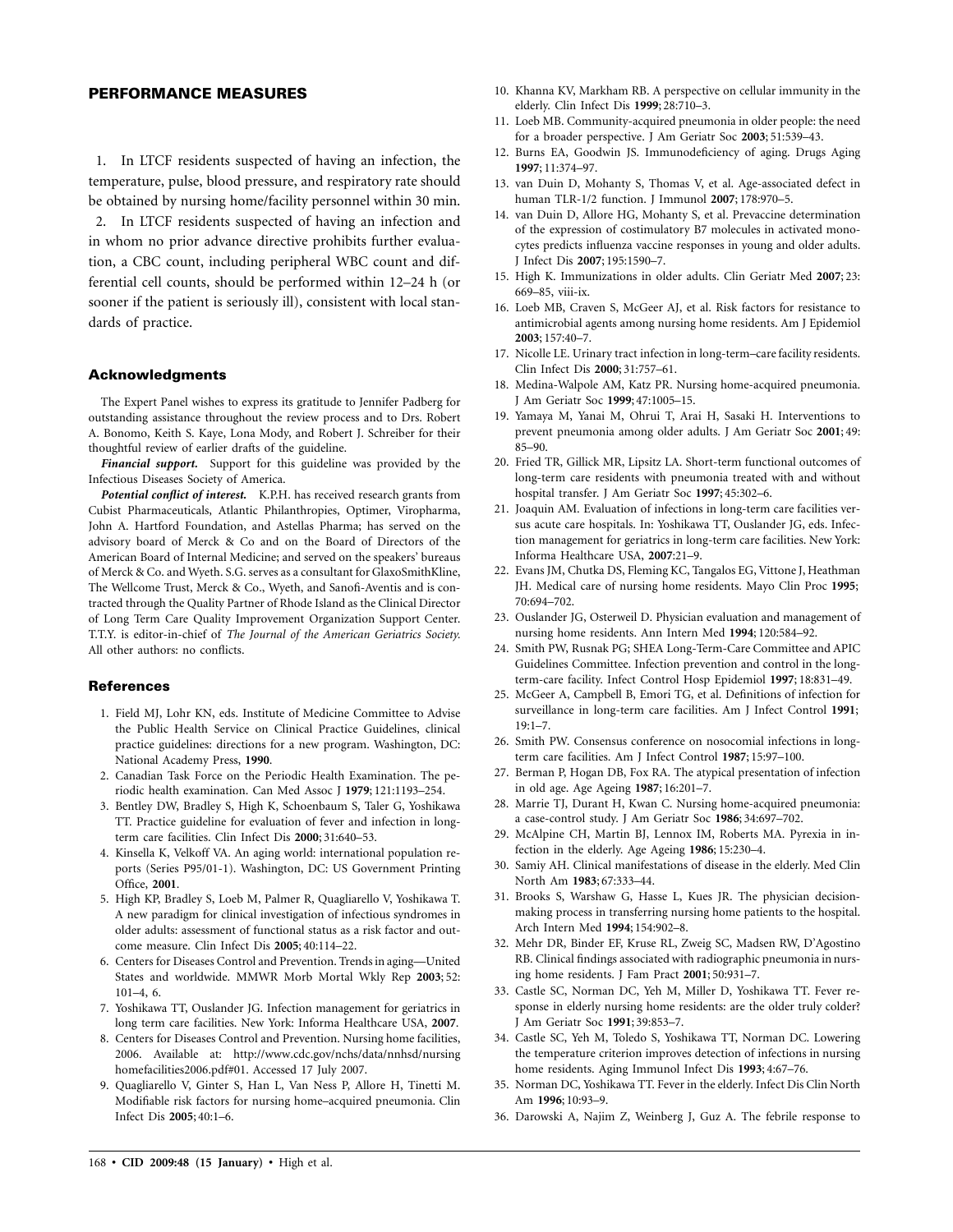mild infections in elderly hospital inpatients. Age Ageing **1991**; 20: 193–8.

- 37. Downton JH, Andrews K, Puxty JA. "Silent" pyrexia in the elderly. Age Ageing **1987**; 16:41–4.
- 38. Castle SC, Toledo SD, Daskal SL, Norman DC. The equivalency of infrared tympanic membrane thermometry with standard thermometry in nursing home residents. J Am Geriatr Soc **1992**; 40:1212–6.
- 39. Ouslander JG. Medical care in the nursing home. JAMA **1989**; 262: 2582–90.
- 40. Kane RL, Garrard J, Skay CL, et al. Effects of a geriatric nurse practitioner on process and outcome of nursing home care. Am J Public Health **1989**; 79:1271–7.
- 41. Jackson MM, Schafer K. Identifying clues to infections in nursing home residents: the role of the nurses' aide. J Gerontol Nurs **1993**; 19:33–42.
- 42. Garrard J, Kane RL, Radosevich DM, et al. Impact of geriatric nurse practitioners on nursing-home residents' functional status, satisfaction, and discharge outcomes. Med Care **1990**; 28:271–83.
- 43. Rudman D, Hontanosas A, Cohen Z, Mattson DE. Clinical correlates of bacteremia in a Veterans Administration extended care facility. J Am Geriatr Soc **1988**; 36:726–32.
- 44. Yoshikawa TT, Norman DC. Approach to fever and infection in the nursing home. J Am Geriatr Soc **1996**; 44:74–82.
- 45. Zimmer JG, Bentley DW, Valenti WM, Watson NM. Systemic antibiotic use in nursing homes: a quality assessment. J Am Geriatr Soc **1986**; 34:703–10.
- 46. McFadden JP, Price RC, Eastwood HD, Briggs RS. Raised respiratory rate in elderly patients: a valuable physical sign. Br Med J (Clin Res Ed) **1982**; 284:626–7.
- 47. Sonnenblick M, Algur N. Hypernatremia in the acutely ill elderly patients: role of impaired arginine-vasopressin secretion. Miner Electrolyte Metab **1993**; 19:32–5.
- 48. Kirkland J, Lye M, Goddard F, Vargas E, Davies I. Plasma arginine vasopressin in arginine-vasopressin secretion. Miner Electrolyte Metab **1993**; 19:32–5.
- 49. Weinberg AD, Pals JK, Levesque PG, Beal LF, Cunningham TJ, Minaker KL. Dehydration and death during febrile episodes in the nursing home. J Am Geriatr Soc **1994**; 42:968–71.
- 50. Gross CR, Lindquist RD, Woolley AC, Granieri R, Allard K, Webster B. Clinical indicators of dehydration severity in elderly patients. J Emerg Med **1992**; 10:267–74.
- 51. Magaziner J, Tenney JH, DeForge B, Hebel JR, Muncie HL Jr, Warren JW. Prevalence and characteristics of nursing home-acquired infections in the aged. J Am Geriatr Soc **1991**; 39:1071–8.
- 52. Warren JW, Palumbo FB, Fitterman L, Speedie SM. Incidence and characteristics of antibiotic use in aged nursing home patients. J Am Geriatr Soc **1991**; 39:963–72.
- 53. Brown NK, Thompson DJ. Nontreatment of fever in extended-care facilities. N Engl J Med **1979**; 300:1246–50.
- 54. Mott PD, Barker WH. Treatment decisions for infections occurring in nursing home residents. J Am Geriatr Soc **1988**; 36:820–4.
- 55. Franson TR, Schicker JM, LeClair SM, Hoffmann RG, Duthie EH Jr. Documentation and evaluation of fevers in hospital-based and community-based nursing homes. Infect Control Hosp Epidemiol **1988**; 9:447–50.
- 56. Longo DR, Young J, Mehr D, Lindbloom E, Salerno LD. Barriers to timely care of acute infections in nursing homes: a preliminary qualitative study. J Am Med Dir Assoc **2002**; 3:360–5.
- 57. American Medical Directors Association (AMDA). Clinical Practice Guideline: acute change of condition in the long-term care setting. Columbia, MD: AMDA, **2003**.
- 58. Hutt E, Kramer AM. Evidence-based guidelines for management of nursing home-acquired pneumonia. J Fam Pract **2002**; 51:709–16.
- 59. Nicolle LE, Bentley D, Garibaldi R, Neuhaus E, Smith P. Antimicrobial use in long-term-care facilities. Infect Control Hosp Epidemiol **1996**; 17:119–28.
- 60. Valenti WM, Trudell RG, Bentley DW. Factors predisposing to oro-

pharyngeal colonization with gram-negative bacilli in the aged. N Engl J Med **1978**; 298:1108–11.

- 61. Yoshikawa TT, Nicolle LE, Norman DC. Management of complicated urinary tract infection in older patients. J Am Geriatr Soc **1996**; 44: 1235–41.
- 62. Nicolle LE. Urinary tract infections in long-term care facilities. Infect Control Hosp Epidemiol **1993**; 14:220–5.
- 63. Warren JW, Tenney JH, Hoopes JM, Muncie HL, Anthony WC. A prospective microbiologic study of bacteriuria in patients with chronic indwelling urethral catheters. J Infect Dis **1982**; 146:719–23.
- 64. Yoshikawa TT, Norman DC. Diagnostic approach to infections. In: Yoshikawa TT, Norman DC, eds. Aging and clinical practice infectious diseases diagnosis and treatment. New York: Igaku-Shoin, **1987**:26–31.
- 65. Montgomery P, Semenchuk M, Nicolle LE. Antimicrobial use in nursing homes in Manitoba. J Geriatr Drug Ther **1995**; 9:55–74.
- 66. Wasserman M, Levinstein M, Keller E, Lee S, Yoshikawa TT. Utility of fever, white blood cells, and differential count in predicting bacterial infections in the elderly. J Am Geriatr Soc **1989**; 37:537–43.
- 67. Mellors JW, Horwitz RI, Harvey MR, Horwitz SM. A simple index to identify occult bacterial infection in adults with acute unexplained fever. Arch Intern Med **1987**; 147:666–71.
- 68. Gleckman R, Hibert D. Afebrile bacteremia: a phenomenon in geriatric patients. JAMA **1982**; 248:1478–81.
- 69. Kruse RL, Mehr DR, Boles KE, et al. Does hospitalization impact survival after lower respiratory infection in nursing home residents? Med Care **2004**; 42:860–70.
- 70. Mylotte JM, Tayara A, Goodnough S. Epidemiology of bloodstream infection in nursing home residents: evaluation in a large cohort from multiple homes. Clin Infect Dis **2002**; 35:1484–90.
- 71. Boscia JA, Kobasa WD, Abrutyn E, Levison ME, Kaplan AM, Kaye D. Lack of association between bacteriuria and symptoms in the elderly. Am J Med **1986**; 81:979–82.
- 72. Nicolle LE, Bradley S, Colgan R, Rice JC, Schaeffer A, Hooton TM. Infectious Diseases Society of America guidelines for the diagnosis and treatment of asymptomatic bacteriuria in adults. Clin Infect Dis **2005**; 40:643–54.
- 73. Nicolle LE, Bjornson J, Harding GK, MacDonell JA. Bacteriuria in elderly institutionalized men. N Engl J Med **1983**; 309:1420–5.
- 74. Nicolle LE, Mayhew WJ, Bryan L. Prospective randomized comparison of therapy and no therapy for asymptomatic bacteriuria in institutionalized elderly women. Am J Med **1987**; 83:27–33.
- 75. Norman DC, Yamamura R, Yoshikawa TT. Pyuria: its predictive value of asymptomatic bacteriuria in ambulatory elderly men. J Urol **1986**; 135:520–2.
- 76. Monane M, Gurwitz JH, Lipsitz LA, Glynn RJ, Choodnovskiy I, Avorn J. Epidemiologic and diagnostic aspects of bacteriuria: a longitudinal study in older women. J Am Geriatr Soc **1995**; 43:618–22.
- 77. Juthani-Mehta M, Tinetti M, Perrelli E, Towle V, Quagliarello V. Role of dipstick testing in the evaluation of urinary tract infection in nursing home residents. Infect Control Hosp Epidemiol **2007**; 28:889–91.
- 78. Juthani-Mehta M, Tinetti M, Perrelli E, Towle V, Van Ness PH, Quagliarello V. Diagnostic accuracy of criteria for urinary tract infection in a cohort of nursing home residents. J Am Geriatr Soc **2007**; 55: 1072–7.
- 79. Tambyah PA, Maki DG. Catheter-associated urinary tract infection is rarely symptomatic: a prospective study of 1,497 catheterized patients. Arch Intern Med **2000**; 160:678–82.
- 80. Raz R, Schiller D, Nicolle LE. Chronic indwelling catheter replacement before antimicrobial therapy for symptomatic urinary tract infection. J Urol **2000**; 164:1254–8.
- 81. Ouslander JG, Greengold BA, Silverblatt FJ, Garcia JP. An accurate method to obtain urine for culture in men with external catheters. Arch Intern Med **1987**; 147:286–8.
- 82. Nicolle LE, Strausbaugh LJ, Garibaldi RA. Infections and antibiotic resistance in nursing homes. Clin Microbiol Rev **1996**; 9:1–17.
- 83. Muder RR, Brennen C, Wagener MM, Goetz AM. Bacteremia in a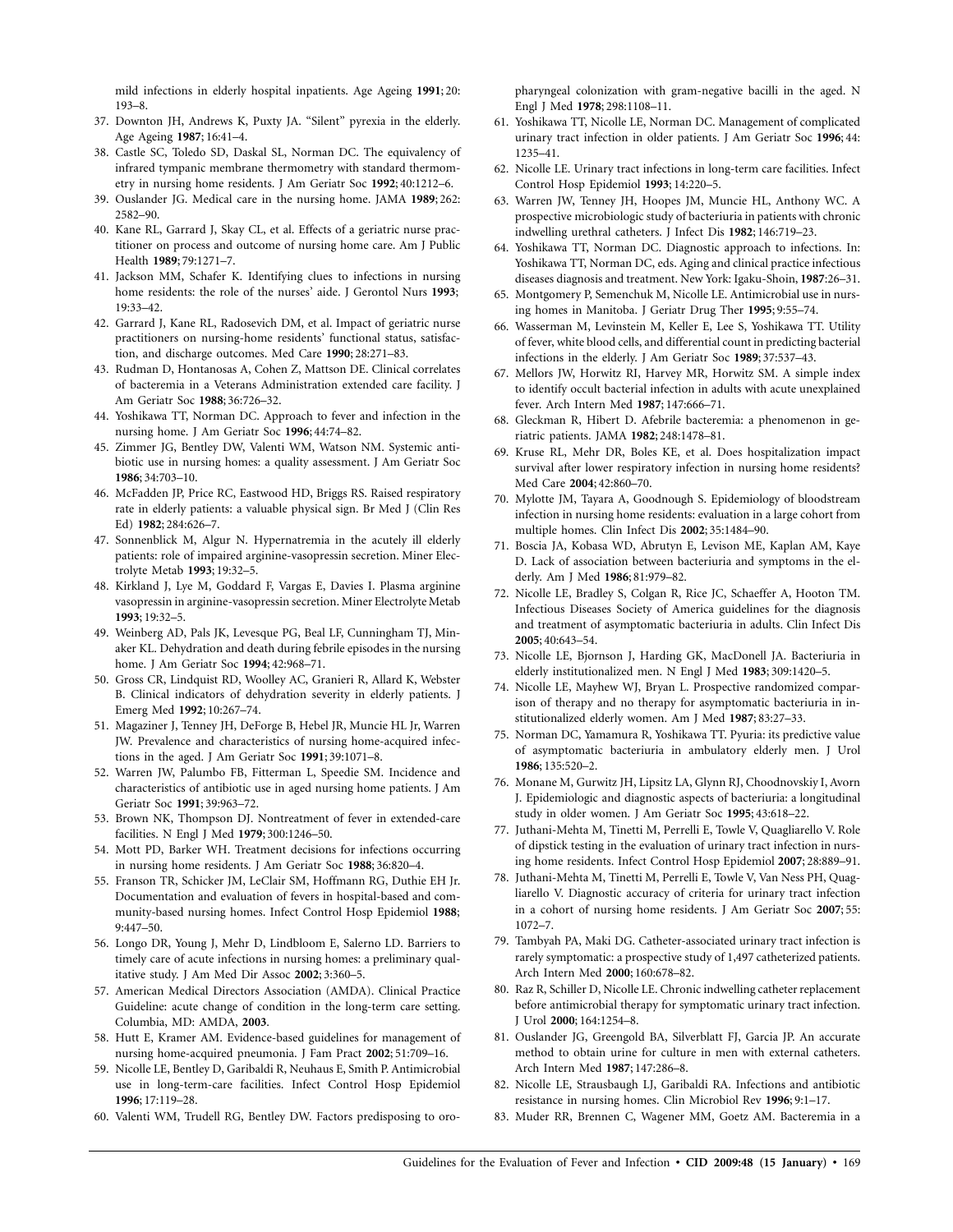long-term–care facility: a five-year prospective study of 163 consecutive episodes. Clin Infect Dis **1992**; 14:647–54.

- 84. Setia U, Serventi I, Lorenz P. Bacteremia in a long-term care facility: spectrum and mortality. Arch Intern Med **1984**; 144:1633–5.
- 85. Richardson JP. Bacteremia in the elderly. J Gen Intern Med **1993**; 8: 89–92.
- 86. Pfitzenmeyer P, Decrey H, Auckenthaler R, Michel JP. Predicting bacteremia in older patients. J Am Geriatr Soc **1995**; 43:230–5.
- 87. Lee CC, Chen SY, Chang IJ, Chen SC, Wu SC. Comparison of clinical manifestations and outcome of community-acquired bloodstream infections among the oldest old, elderly, and adult patients. Medicine (Baltimore) **2007**; 86:138–44.
- 88. Chassagne P, Perol MB, Doucet J, et al. Is presentation of bacteremia in the elderly the same as in younger patients? Am J Med **1996**; 100: 65–70.
- 89. Fontanarosa PB, Kaeberlein FJ, Gerson LW, Thomson RB. Difficulty in predicting bacteremia in elderly emergency patients. Ann Emerg Med **1992**; 21:842–8.
- 90. Mylotte JM. Nursing home-acquired bloodstream infection. Infect Control Hosp Epidemiol **2005**; 26:833–7.
- 91. Arbo MD, Snydman DR. Influence of blood culture results on antibiotic choice in the treatment of bacteremia. Arch Intern Med **1994**; 154:2641–5.
- 92. Fine MJ, Auble TE, Yealy DM, et al. A prediction rule to identify low-risk patients with community-acquired pneumonia. N Engl J Med **1997**; 336:243–50.
- 93. Mylotte JM, Naughton B, Saludades C, Maszarovics Z. Validation and application of the pneumonia prognosis index to nursing home residents with pneumonia. J Am Geriatr Soc **1998**; 46:1538–44.
- 94. Chan Carusone SB, Walter SD, Brazil K, Loeb MB. Pneumonia and lower respiratory infections in nursing home residents: predictors of hospitalization and mortality. J Am Geriatr Soc **2007**; 55:414–9.
- 95. Bartlett JG, Mundy LM. Community-acquired pneumonia. N Engl J Med **1995**; 333:1618–24.
- 96. Kaye KS, Stalam M, Shershen WE, Kaye D. Utility of pulse oximetry in diagnosing pneumonia in nursing home residents. Am J Med Sci **2002**; 324:237–42.
- 97. Medina-Walpole AM, McCormick WC. Provider practice patterns in nursing home-acquired pneumonia. J Am Geriatr Soc **1998**; 46: 187–92.
- 98. Wipf JE, Lipsky BA, Hirschmann JV, et al. Diagnosing pneumonia by physical examination: relevant or relic? Arch Intern Med **1999**; 159: 1082–7.
- 99. Geckler RW, Gremillion DH, McAllister CK, Ellenbogen C. Microscopic and bacteriological comparison of paired sputa and transtracheal aspirates. J Clin Microbiol **1977**; 6:396–9.
- 100. Bentley DW, Ha K, Mamot K, et al. Pneumococcal vaccine in the institutionalized elderly: design of a nonrandomized trial and preliminary results. Rev Infect Dis **1981**; 3(Suppl):S71–81.
- 101. Gauerke C, Drinka P, Faulks JT, Krause P, Nest L. Sputum bacteriology in nursing home pneumonia: a retrospective study. J Am Med Dir Assoc **2001**; 2:285–8.
- 102. Mandell LA, Wunderink RG, Anzueto A, et al. Infectious Diseases Society of America/American Thoracic Society consensus guidelines on the management of community-acquired pneumonia in adults. Clin Infect Dis **2007**; 44(Suppl 2):S27–72.
- 103. Seenivasan MH, Yu VL, Muder RR. Legionnaires' disease in longterm care facilities: overview and proposed solutions. J Am Geriatr Soc **2005**; 53:875–80.
- 104. Bradley SF; Long-Term-Care Committee of the Society for Healthcare Epidemiology of America. Prevention of influenza in long-term-care facilities. Infect Control Hosp Epidemiol **1999**; 20:629–37.
- 105. Falsey AR, Hennessey PA, Formica MA, Cox C, Walsh EE. Respiratory syncytial virus infection in elderly and high-risk adults. N Engl J Med **2005**; 352:1749–59.
- 106. Neuzil KM, Maynard C, Griffin MR, Heagerty P. Winter respiratory

viruses and health care use: a population-based study in the northwest United States. Clin Infect Dis **2003**; 37:201–7.

- 107. Thompson WW, Shay DK, Weintraub E, et al. Mortality associated with influenza and respiratory syncytial virus in the United States. JAMA **2003**; 289:179–86.
- 108. Falsey AR, Walsh EE. Viral pneumonia in older adults. Clin Infect Dis **2006**; 42:518–24.
- 109. Dumyati G. Influenza and other respiratory viruses. In: Yoshikawa TT, Ouslander JG, eds. Infection management for geriatrics in longterm care facilities. New York: Informa Healthcare USA, **2007**: 191–214.
- 110. Cox NJ, Subbarao K. Influenza. Lancet **1999**; 354:1277–82.
- 111. Church DL, Davies HD, Mitton C, et al. Clinical and economic evaluation of rapid influenza a virus testing in nursing homes in Calgary, Canada. Clin Infect Dis **2002**; 34:790–5.
- 112. Nicolle LE. Infection control in long-term care facilities. Clin Infect Dis **2000**; 31:752–6.
- 113. Lertzman BH, Gaspari AA. Drug treatment of skin and soft tissue infections in elderly long-term care residents. Drugs Aging **1996**; 9: 109–21.
- 114. Schmader K, Twersky J. Herpes zoster, cellulitis, and scabies. In: Yoshikawa TT, Ouslander JG, eds. Infection management for geriatrics in long-term care facilities. New York: Informa Healthcare USA, **2007**: 277–96.
- 115. Livesley NJ, Chow AW. Infected pressure ulcers in elderly individuals. Clin Infect Dis **2002**; 35:1390–6.
- 116. Smith PW, Black JM, Black SB. Infected pressure ulcers in the longterm-care facility. Infect Control Hosp Epidemiol **1999**; 20:358–61.
- 117. Reynolds SC, Chow A. Infected pressure ulcers. In: Yoshikawa TT, Ouslander JG, eds. Infection management for geriatrics in long-term care facilities. New York: Informa Healthcare USA, **2007**:251–76.
- 118. Boustcha E, Nicolle LE. Conjunctivitis in a long-term care facility. Infect Control Hosp Epidemiol **1995**; 16:210–6.
- 119. Hedderwick SA, Wan JY, Bradley SF, Sangeorzan JA, Terpenning MS, Kauffman CA. Risk factors for colonization with yeast species in a Veterans Affairs long-term care facility. J Am Geriatr Soc **1998**; 46: 849–53.
- 120. Kauffman CA, Hedderwick SA. Fungal infections. In: Yoshikawa TT, Ouslander JG, eds. Infection management for geriatrics in long-term care facilities. New York: Informa Healthcare USA, **2007**:445–64.
- 121. Kauffman CA. Fungal infections in older adults. Clin Infect Dis **2001**; 33:550–5.
- 122. Schmader K. Herpes zoster in older adults. Clin Infect Dis **2001**; 32: 1481–6.
- 123. Oxman MN, Levin MJ, Johnson GR, et al. A vaccine to prevent herpes zoster and postherpetic neuralgia in older adults. N Engl J Med **2005**; 352:2271–84.
- 124. Heukelbach J, Feldmeier H. Scabies. Lancet **2006**; 367:1767–74.
- 125. Chosidow O. Clinical practices: scabies. N Engl J Med **2006**; 354: 1718–27.
- 126. Wilson MM, Philpott CD, Breer WA. Atypical presentation of scabies among nursing home residents. J Gerontol A Biol Sci Med Sci **2001**;56: M424–7.
- 127. Degelau J. Scabies in long-term care facilities. Infect Control Hosp Epidemiol **1992**; 13:421–5.
- 128. Mishkin DS, Brandt LJ. CME article: management and treatment of infectious diarrhea in the elderly. Clin Geriatr Med **2003**; 11:44–53.
- 129. Strausbaugh LJ, Sukumar SR, Joseph CL. Infectious disease outbreaks in nursing homes: an unappreciated hazard for frail elderly persons. Clin Infect Dis **2003**; 36:870–6.
- 130. Acheson D, Nataro J. Digestive system infections. In: Engleberg NC, DiRita V, Dermody TS, eds. Schaechter's mechanisms of microbial disease. Philadelphia: Lippincott, Williams, & Wilkins, **2007**:572–87.
- 131. Guerrant RL, Van Gilder T, Steiner TS, et al. Practice guidelines for the management of infectious diarrhea. Clin Infect Dis **2001**; 32: 331–51.